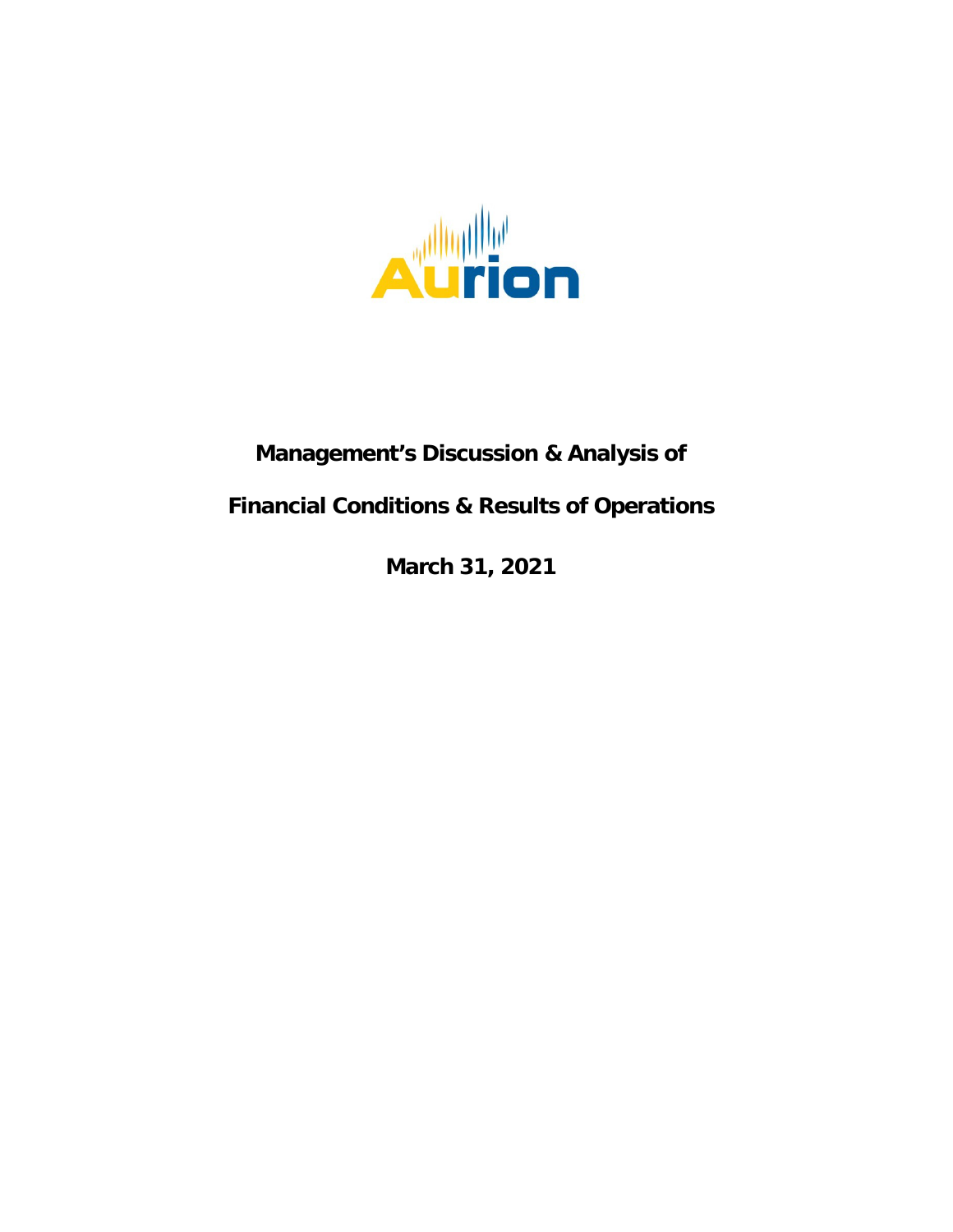# Management's Discussion and Analysis March 31, 2021

## **Background**

This discussion and analysis of financial position and results of operations of Aurion Resources Ltd.(the "Company" or "Aurion") is prepared as of May 26, 2021 and should be read in conjunction with the condensed consolidated interim financial statements for the three months ended March 31, 2021 where necessary. All dollar figures included therein and in the following Management's Discussion and Analysis ("MD&A") are quoted in Canadian dollars unless otherwise indicated.

Additional information relevant to the Company's activities can be found on SEDAR at [www.sedar.com.](http://www.sedar.com/)

#### **Forward-Looking Statements**

Certain statements contained in the following MD&A constitute forward-looking statements. Such forward-looking statements involve a number of known and unknown risks, uncertainties and other factors which may cause the actual results, performance or achievements of the Company to be materially different from any future results, performance or achievements expressed or implied by such forward-looking statements. Readers are cautioned not to place undue reliance on these forward-looking statements.

#### **Company Overview**

Aurion Resources Ltd. (Aurion), is a Canadian exploration company listed on the TSX Venture Exchange (TSX-V:AU). Aurion's strategy is to generate or acquire early-stage precious metals exploration opportunities and advance them through direct exploration by our experienced team or by business partnerships and joint venture arrangements. Aurion's current focus is exploring on its Flagship Risti and Launi projects, as well as advancing joint venture arrangements with Kinross Gold Corp., B2 Gold Corp., and Strategic Resources Inc. in Finland.

Aurion Resources Ltd. (the "Company") was incorporated under the *Business Corporations Act (Alberta)*  on April 6, 2006 and was continued into British Columbia on August 10, 2018 under the *Business Corporations Act (British Columbia)*. The Company was listed on the TSX Venture Exchange ("Exchange") on October 3, 2008. Aurion and its wholly-owned subsidiaries, Minera Aurion de Mexico S.A. de C.V., Aurion Resources (US) LLC, Aurion Resources AB, Aurion Oy and FennoEx Oy are engaged in the evaluation, acquisition and exploration of mineral properties in Canada, Mexico, the United States, Sweden and Finland respectively. The Company's primary focus is currently inFinland.

#### **Quarter Highlights and Significant Events**;

- Jan. 13, 2021: Aurion announced that the Aurion-B2Gold Joint Venture had made two new discoveries and provided an expanded exploration campaign for 2021 with a focus on the Ikkari-Kutuvouma area.
	- o A new gold discovery was made at Sinermä located 23 km SSW of Agnico-Eagle's Kittilä Mine.
		- Trench channel sampling results included 1.07 g/t Au over 42.40 m and 1.30 g/t Au over 20.80 m.
		- A four-hole diamond core drilling program returned intersects including  $0.54$  g/t Au over 40.20 m (SIN20001 from 7 m down hole), 6.80 g/t Au over 0.75 m (SIN20003 from 110.80 m down hole) and 4.11 g/t Au over 1.40 m (SIN20002 from 13.50 m down hole).
	- o **High-grade gold was intersected at Kutuvuoma East.**
		- Gold intersects included 14.77 g/t Au over 1.60 m (KUE20003 from 42.20 m down hole) and 1.63 g/t Au over 2.80 m (KUE20001 from 50.90 m down hole), were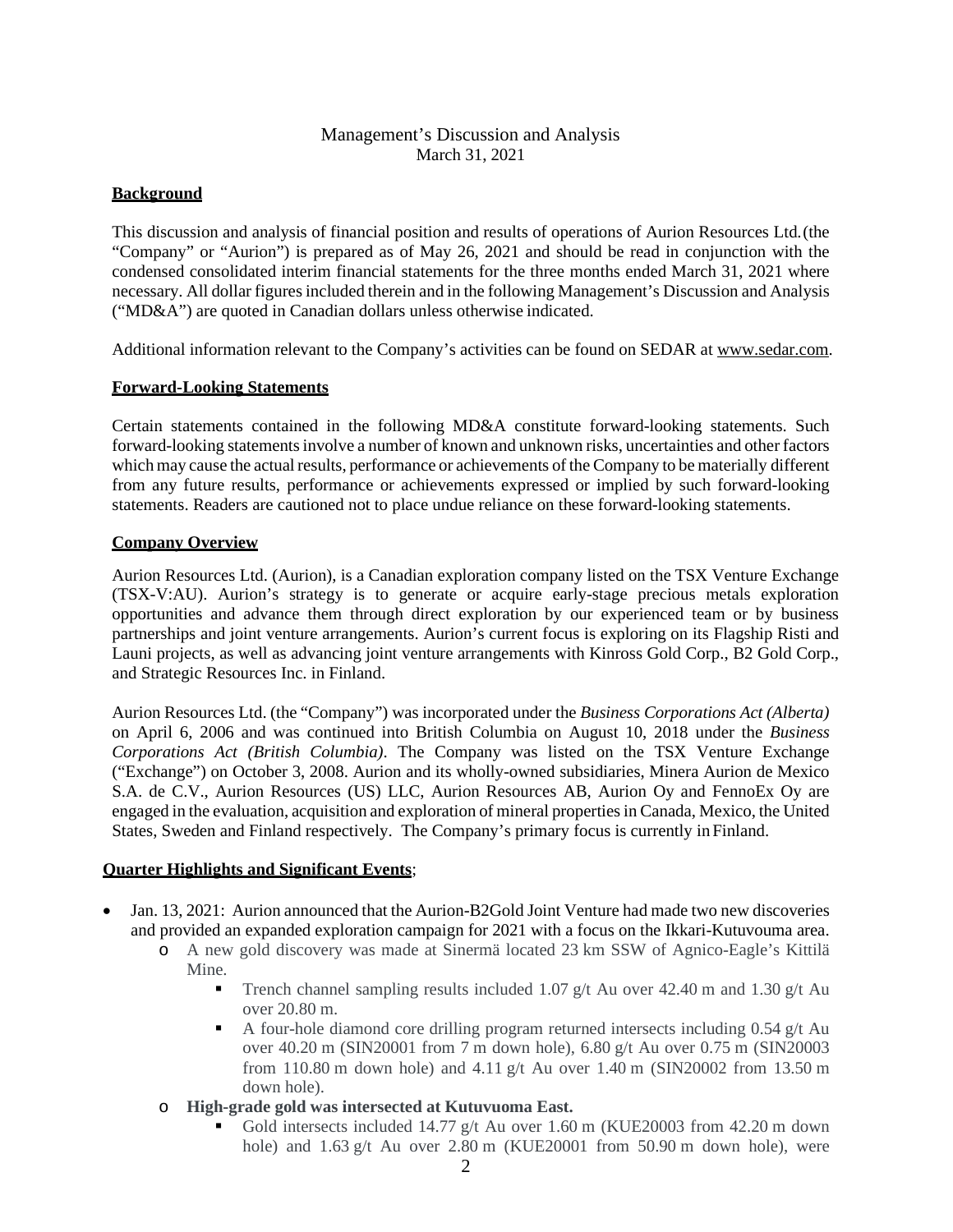returned from a new target area located along strike and in between Rupert Resources Ltd.'s Ikkari discovery (3-4.5 km to east) and the Kutuvuoma prospect (3.5-5.0 km to west).

- o B2Gold is planning to increase the level of exploration activities in 2021 with an initial budget of CAN\$6 million.
	- Preliminary plans include geophysical surveys, trenching, base of till sampling and at least 5,000 m of diamond drilling with a focus on the Kutuvuoma-Ikkari area.
	- Rupert Resources' Ikkari discovery is located 100-300 m from the JV property boundary with the prospective geological sequence interpreted to extend to the JV area.
	- The possible extensions of the discovery will be tested following the granting of the adjacent exploration permits.
- Feb. 23, 2021: Aurion announced that it completed a marketed private placement (originally announced Jan. 29, 2021), and a non-brokered private placement to Kinross Gold Corporation ("Kinross") for an aggregate of 13,425,033 common shares of the Company at a price of C\$0.85 per Common Share for gross proceeds of C\$11,411,278.
	- o Under the marketed private placement, the Company issued 11,855,033 common shares for aggregate gross proceeds of C\$10,076,778.
	- o Under the Non-Brokered Financing, the Company issued 1,570,000 common shares for aggregate gross proceeds of C\$1,334,500. The Non-Brokered Financing was fully subscribed for by Kinross Gold Corporation. Kinross exercised its pro rata right granted pursuant to a prior financing to maintain a 9.98% interest in the Company.
- Mar. 30/31, 2021: Aurion announced Management and Board of Directors changes.
	- o Mike Basha resigned as President, Director and Officer of the Company for personal reasons.
	- o Mr. Basha has agreed to consult to the Company as a technical advisor on an ongoing basis moving forward.
	- o Ms. Leily Omoumi, B. Eng, MBA, joined Aurion as an independent Director to the Board of Directors of the Company.
		- Ms. Omoumi brings over 17 years of experience across the mining industry and capital markets.
		- She was most recently Vice President, Corporate Development at Teranga Gold, a mid-tier gold producer, where she played an integral role in the advancement of the company's strategic direction and completed two landmark M&A transactions, including the sale of Teranga Gold to Endeavour Mining.
		- Previously Ms. Omoumi was at BMO Asset Management covering mining and oil and gas equities as a buy-side analyst, and prior to that she was a sell-side analyst covering precious metals equities at Scotia Capital.
		- Ms. Omoumi holds a bachelors degree in Mechanical Engineering, and an MBA from the University of Toronto.
- Apr. 19, 2021: Aurion announced that it has commenced diamond core drilling and base of till sampling programs on its wholly owned Risti and Launi Properties:
	- o Aurion has commenced its 2021 drilling program, which is planned to test a number of target areas including the high-grade Aamurusko and Notches Prospects at the Risti Property and the Hinge Zone Prospect at the Launi East Property.
	- o The program is expected to continue for the majority of the following twelve-month period for a minimum of 10,000 m of drilling.
	- o The first phase comprises up to ten holes targeting the Aamurusko Prospect.
	- o The second phase is designed to test several target areas at the Launi East Property.
	- o Regional base of till sampling program is ongoing and targeting previously unexplored areas with the potential of the existence of mafic-ultramafic hosted gold mineralizations such as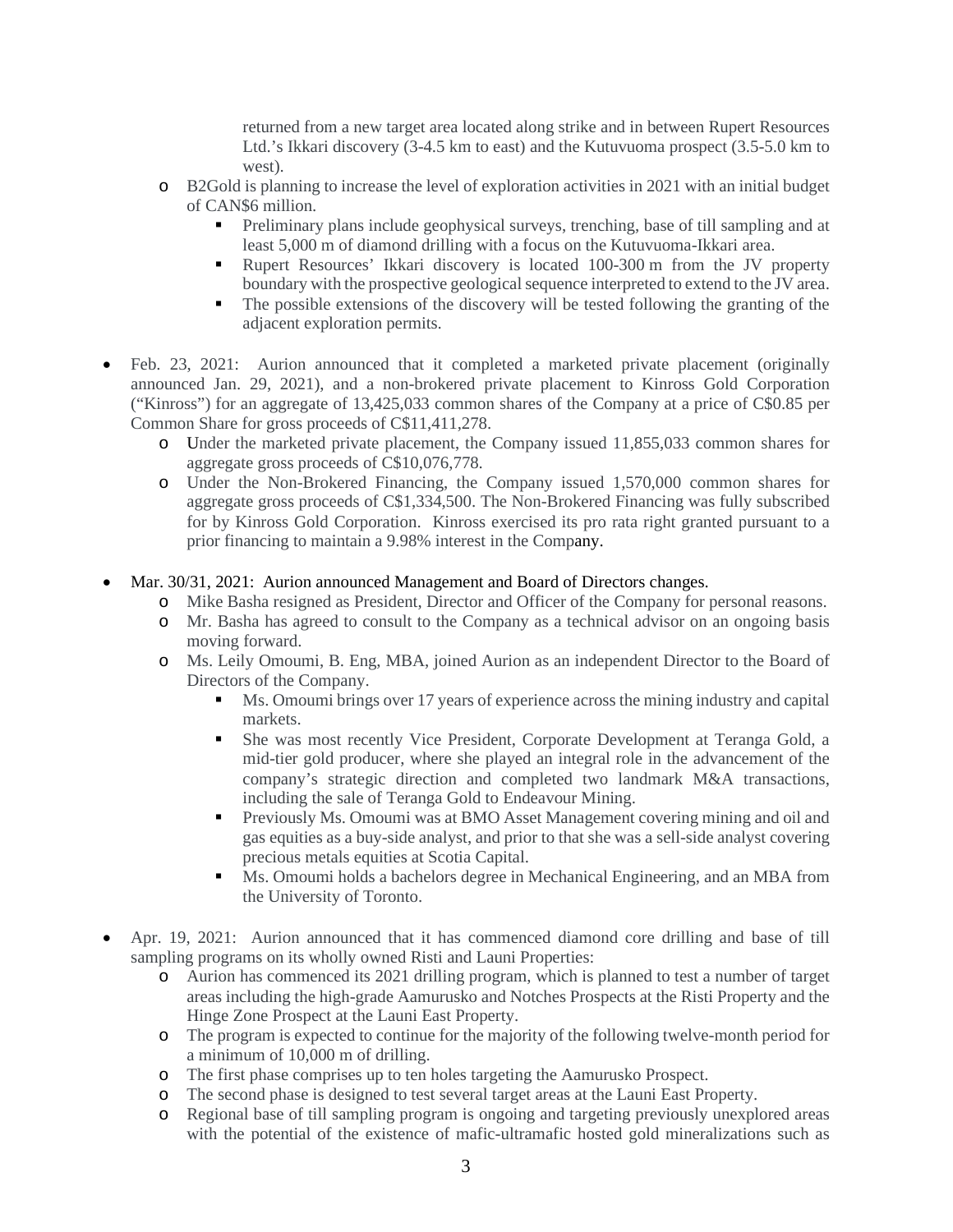Rupert Resources' Ikkari discovery.

- o Sampling is planned to take place in several areas including northeast and southern parts of the Risti Property and eastern part of the Launi East Property.
- o The first phase of the program comprises 2,000-2,500 samples and is expected to continue for several months.

## **Mineral Exploration Properties**

## **Finland**

The Company began operating in Finland in early 2014 and currently holds or has interest in tenements covering approximately 900 km<sup>2</sup> within the Central Lapland Greenstone Belt ("CLGB") of the Fennoscandian Shield – including the Company's flagship properties **Risti and Launi,** which host a number of recent discoveries by Aurion including the **Aamurusko** high-grade discovery within the Risti property.

Aurion's land holdings are located approximately 850 km north of the Finnish capital of Helsinki and occur entirely north of the Arctic Circle. Access to all the properties is very good, with forestry roads extending from paved highways to the otherwise forested and undeveloped property areas. Topography is low and characterized by rolling hills with relief of less than 150 m. There are daily flights from Helsinki to nearby airports in the towns of Kittilä and Rovaniemi. Aurion's field base is located in the town of Sodankylä, which is located approximately 30 minute drive from the main properties. Finland has been consistently ranked among the top jurisdictions for mining investments by the Fraser Institute's annual surveys.

The CLGB is considered highly prospective for the existence of gold and base metal mineralization. The region hosts Europe's largest gold mine, the Kittilä Gold Mine owned by Agnico-Eagle Limited, Boliden's Kevitsa Ni-Cu-PGE mine and Anglo American's Sakatti Ni-Cu-PGE discovery. In addition, a large number of gold and other metal prospects occur close to the major structural zones such as the Sirkka Shear Zone, which is a major, crustal scale, thrust fault system extending over 120 km in strike length. Aurion has interest in land positions covering approximately 80 km of the Sirkka Shear Zone.

The CLGB has seen a very limited amount of exploration compared to similar types of greenstone belts such as Abititi and Norseman-Wiluna. The main reason for the lack of exploration activities is that exploration and mining was limited to local, state-controlled entities until 1995 when Finland joined the European Union. The majority of the historic exploration and mining focused on base metals; gold indications were typically archived and not followed up. The prospectivity of this under-explored region has been demonstrated by over 20 new gold discoveries by Aurion and its neighbors since 2016.

| <b>Property</b>   | Area $(\sim km^2)$ | <b>Prospect</b>                                  |
|-------------------|--------------------|--------------------------------------------------|
|                   |                    | A2, Aamurusko, Kaaresselkä, Notches, Risti NW,   |
| Risti<br>160      |                    | Sukuvaara, YNOT                                  |
| Launi East & West |                    | Bonanza, Christmas Deformation Zone, Hinge Zone, |
|                   | 144                | Lakijänkä, Midsommer, Stubley                    |
| Auermaa           | 671                | Auermavaara, Kuskoiva                            |

*Summary of Finland Properties Not Subject to Partnership Agreements:*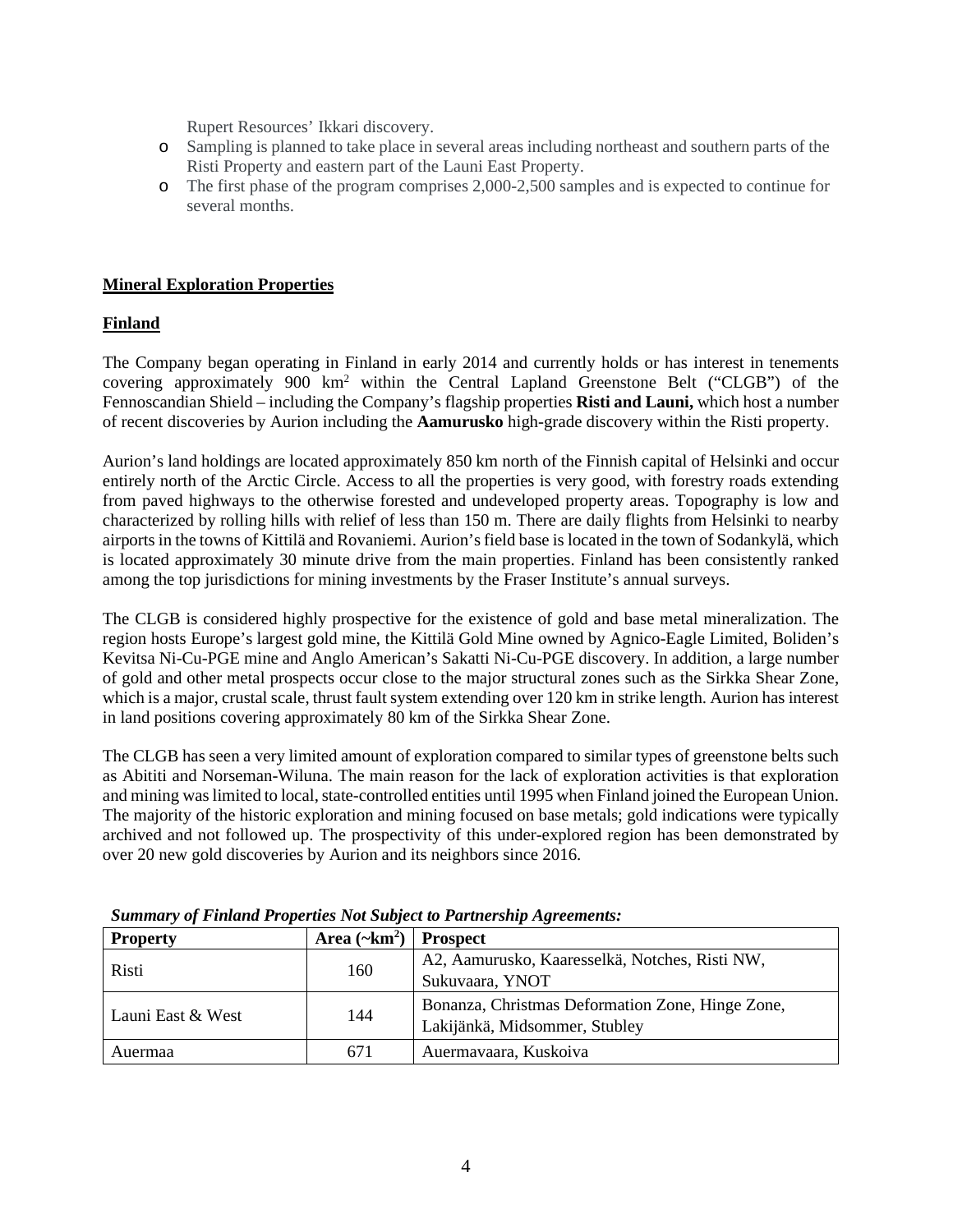| <b>Property</b>                   | Area $(\sim km^2)$ | <b>Prospect</b>                                       |
|-----------------------------------|--------------------|-------------------------------------------------------|
|                                   |                    | Ahvenjärvi, Hirvilavanmaa, Kettukuusikko, Kiekerömaa, |
| B <sub>2</sub> Gold JV            | 298                | Kutuvuoma, Kutuvuoma East, Palovaara, Sinermä,        |
|                                   |                    | Soretialehto, Soretiavuoma, Tuongankuusikko           |
|                                   |                    | *On May 3, 2021, the Company received formal notice   |
| Kinross $JV(*)$                   |                    | from Kinross that the option agreement has been       |
|                                   | 90                 | terminated. Aurion will regain full ownership of the  |
|                                   |                    | Property and related data.                            |
| <b>Strategic Resources Option</b> | 259                | Sila                                                  |

*Summary of Finland Properties Subject to Partnership Agreements:*

## **Finland Properties Not Subject to Partnership Agreements:**

## **RISTI PROPERTY**

Aurion's wholly owned Risti Property covers approximately 160 km<sup>2</sup> in the CLGB in northern Finland. The Risti Property is located 20 km NNW of Sodankylä and is accessible via paved and all-weather gravel roads through rolling hills and forests.

Aurion has made multiple gold discoveries since the commencement of exploration activities in 2015. Significant new gold discoveries at Risti include: Aamurusko Main, Aamurusko NW, Notches, YNOT, A2 and Risti NW. The property also hosts the Kaaresselkä prospect discovered in the 1980s by the Geological Survey of Finland. Aurion's pipeline of gold prospects at Risti are each at a different stage in the exploration process.

The geological setting of the Risti Property has many similarities to prolific gold-rich orogenic gold belts globally, such as the Timmins camp of the Abitibi region of Northern Ontario, Canada. The Aamurusko zone appears to be underlain by young unconformable clastic rocks (sandstones and conglomerates) of the Kumpu group. The Kumpu group conglomerates resemble the Timiskaming conglomerates of the Timmins and Kirkland Lake area of the Abitibi and occur in a similar geo-tectonic setting (both represent the youngest stratigraphic sequence within their respective belts). The Kumpu group and the Timiskaming group were deposited in late orogenic extensional basins. They form in relation to major movement along regional faults or deformation zones. In the Abitibi province, many high-grade, multi-million-ounce gold deposits are temporally and spatially associated with the Timiskaming conglomerates (or their equivalents) in close proximity to major regional deformation (fault) zones such as the Porcupine-Destor or Cadillac Lake-Larder Lake deformation zones. The Kumpu group appears to have been deposited in a similar geological setting adjacent to the Sirkka Shear Zone, the crustal scale deformation zone in the CLGB. Strong alteration including fuchsite, tourmaline, iron carbonate and albite associated with quartz veining and gold mineralization is seen along the entire length  $(>100 \text{ km})$  of this structure.

Gold is hosted by various lithologies including clastic conglomerates (examples: Aamurusko, Notches) and mafic-ultramafic rocks (examples: Ikkari, Kutuvuoma, Kaaresselkä) within the Risti Property and adjoining areas. The abundance and scale of gold mineralization along several structures over significant strike lengths and the fact that gold is hosted by various lithologies point to a conclusion that a powerful hydrothermal system has led to the camp scale footprint of gold mineralization.

The majority of the Risti Property had not been explored prior to Aurion. Aurion's exploration activities started in 2015 with prospecting and mapping, which led to the initial discovery of high-grade boulders in the Aamurusko area in 2016. Further activities have included detailed and regional prospecting, geological mapping, trenching, ground and drone geophysics, soil sampling, base of till sampling and diamond core drilling.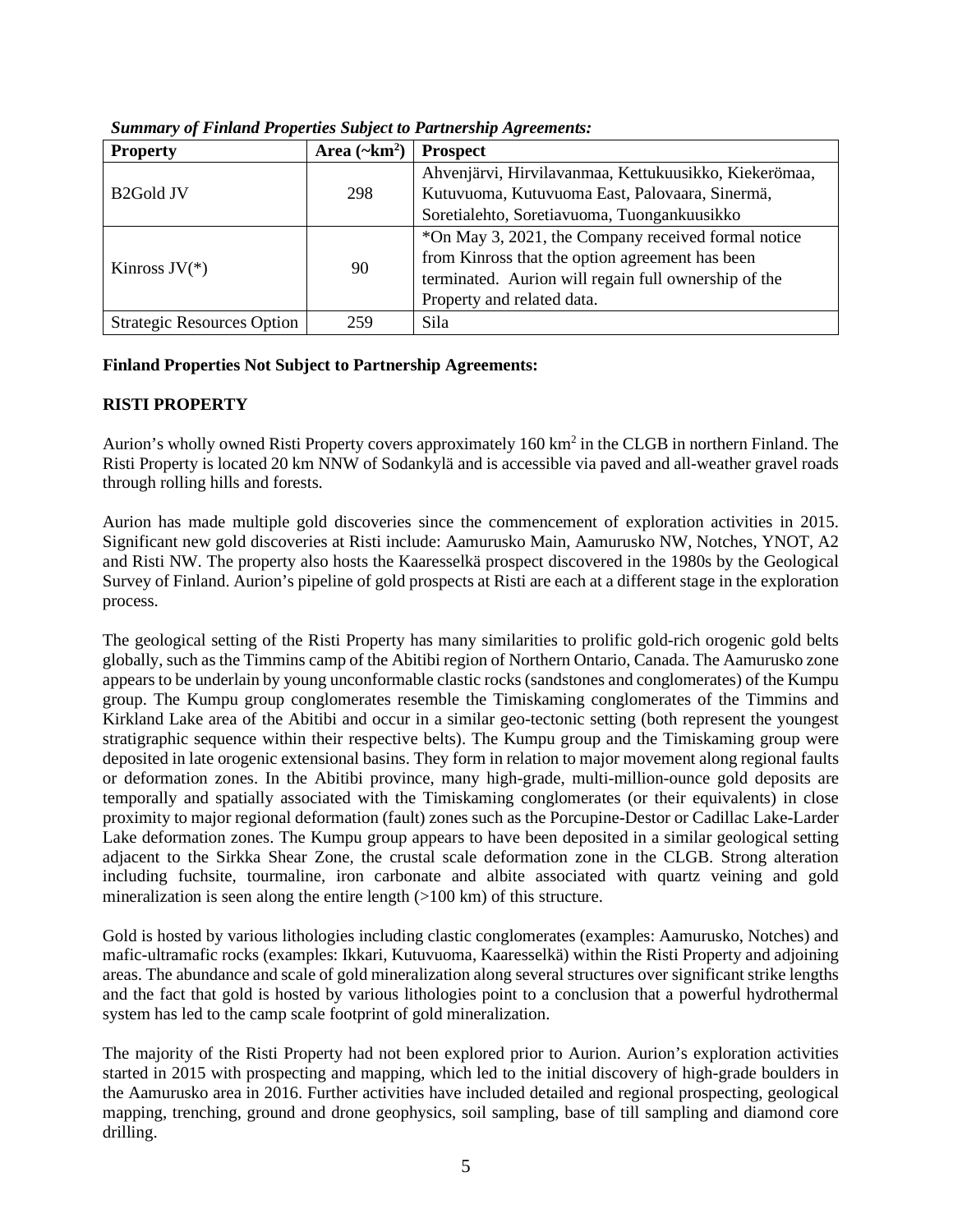Approximately 6,200 boulder, sub-crop and outcrop samples collected and assayed from the Risti Property average 6.7 g/t Au. The surface sampling has identified extensive footprints of gold mineralized samples in several areas including the Aamurusko and Notches prospects. The prospecting and mapping programs have mainly focused on domains with silica rich sediments, e.g. conglomerates, because such lithologies are comparably resistant to weathering and can be observed on surface in several areas. As such, sampling is mainly from gold mineralization hosted by clastic sediments. Mafic and ultramafic lithologies are less resistant to weathering and typically these areas are low lying and covered by overburden. Identification of this type of mineralization requires overburden penetrative exploration methods such as base of till sampling.

Exploration activities and results on various prospects are presented in the following chapters. Drill results presented herein are core lengths and may not represent true width. Channel sample results are surface channel cuts that also may not represent true width. Gold assay values are uncut. Prospecting grab samples may be selective and not representative of overall grade.

#### **Aamurusko Prospect**

The Aamurusko prospect is located near the center of the Risti Property. A total of 1,210 samples with an average grade of 24.9 g/t Au have been collected from an area measuring 1.7 km by 1.3 km. The samples are predominantly from large and angular quartz (with or without tourmaline and/or Fe-Oxide) blocks with many samples containing coarse visible gold. The quartz vein blocks range from 0.1 m to  $>3$  m wide, trend NE-SW and are hosted by quartzites and polymictic conglomerates of the Kumpu Group and mafic volcanics of the Sodankylä Group. The conglomerates are interpreted to be unconformably in contact with the mafic volcanics.

The initial prospecting and mapping campaign was followed by further field activities including the maiden drilling program in 2017 and follow up drilling programs in 2018, 2019 and early 2020. A total of 138 holes and 24,216 m of drilling has been completed in the Aamurusko area at various targets including Main, NW and Gap Zone.

At *Aamurusko Main*, gold mineralization intersected at shallow depths (40-60 m vertically from surface) expands known mineralization in an area that is now estimated to be 100 m long in an east-west orientation with a sub-vertical distance of 150 m. Multiple high-grade (anything greater than 10 g/t Au is considered high-grade) intercepts occur in this area including a very high-grade intercept of 789 g/t Au over 2.90 m.

While true widths are unknown at this time, the ability to successfully target and intercept gold mineralization with drill step outs both vertically and horizontally suggests that the mineralization appears to form part of a coherent body or shoot. The mineralization lies proximal to the faulted/sheared contact between a gabbro intrusive and sedimentary rocks. Mineralization remains open at depth and along strike.

Drilling at Aamurusko Main has been focused over an east-west distance of approximately 250 m at the eastern extent of the boulder field. This suggests that the mineralization encountered there is only one source of the many high-grade boulders at Aamurusko. Gold mineralization was also intersected in 500 and 800 m step out drill holes to the west-northwest providing further evidence that additional near surface gold mineralization may exist in the same geological/structural setting west of the current main focus of drilling.

Drilling highlights from Aamurusko Main:

- 789.06 g/t Au over 2.90 m (including  $3510.00$  g/t Au over 0.65 m) from 116.10 m (Drill hole AM18042)
- $\bullet$  42.28 g/t Au over 4.00 m from 40.00 m (Drill hole AM19082)
- 24.50 g/t Au over 4.75 m from  $48.80$  m (Drill hole AM19081)
- 22.63 g/t Au over 3.53 m (including 52.30 g/t Au over 1.4 m) from 44.47 m (Drill hole AM19114)
- $\bullet$  18.47 g/t Au over 2.76 m (including 93.70 g/t Au over 0.51 m) from 43.94 m (Drill hole AM19113)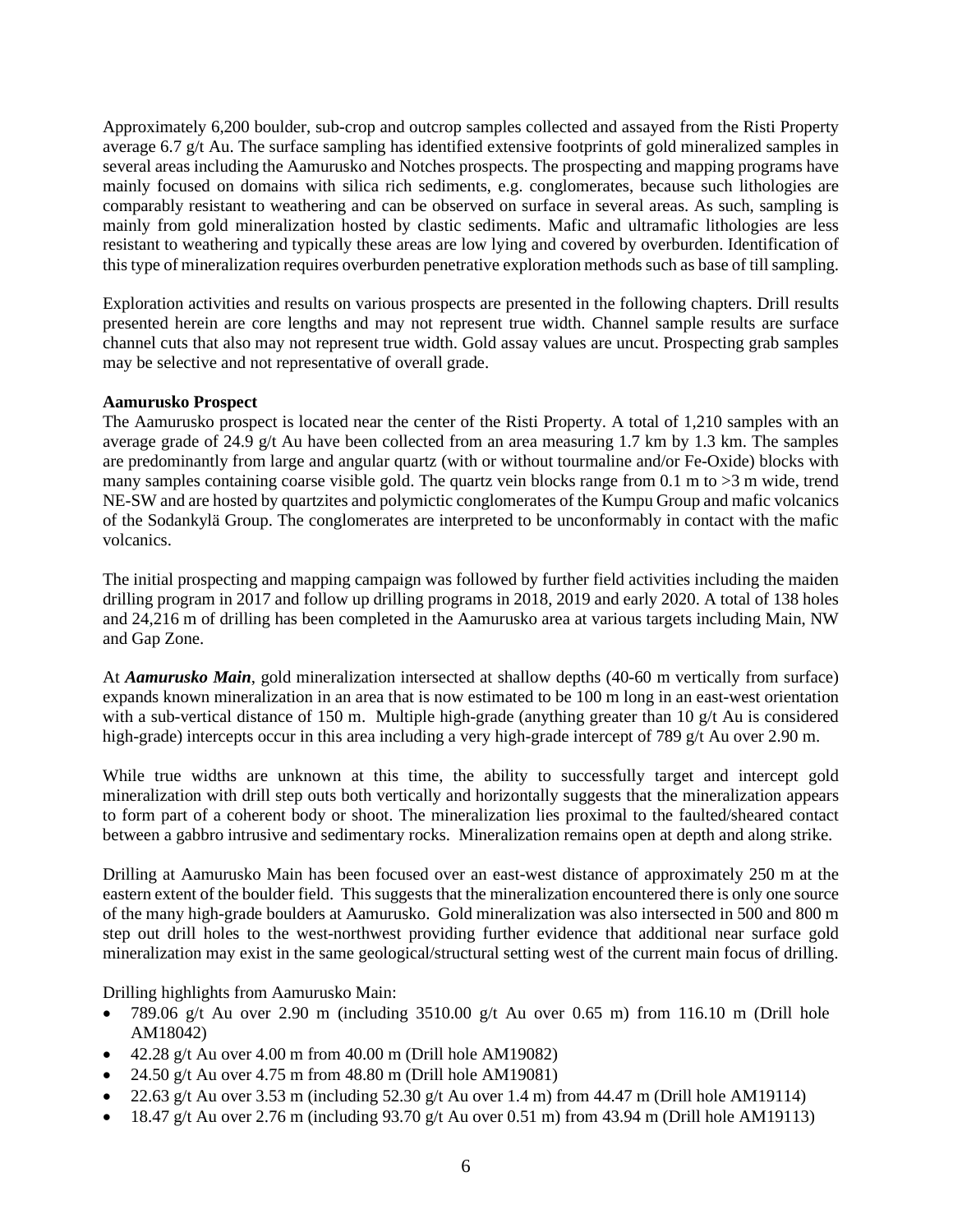Drilling 235 m east of Aamurusko Main also returned significant drill intercepts:

- 9.62 g/t Au over 1.74 m from 26.30 m (Drill hole AM18035)
- 8.74 g/t Au over 1.55 m from 36.65 m (Drill hole AM18035)
- 12.45 g/t Au over 5.20 m (including 66.70 g/t Au over 0.50 m and 54.30 g/t Au over 0.49 m) from 53.50 m (Drill hole AM18035)

*Aamurusko NW* is approximately 600 m northwest of Aamurusko Main target. This target consists of a 10- 30 m wide zone of gold-bearing quartz veins within altered and mineralized clastic sedimentary rocks. Drilling has delineated Aamurusko NW to 300 m vertical depth and the mineralization is open to extensions. Drilling in early 2020 also identified new zones of gold mineralization 200 m north of Aamurusko NW along and on the northern side of a previously untested fault structure.

Drilling highlights from Aamurusko NW:

- 13.31 g/t Au over 19.54 m (including 22.58 g/t Au over 8.18 m) from 77.64 m (Drill hole AM19095)
- 3.51 g/t Au over 31.12 m from 55.88 m (Drill hole AM19094)
- 6.84 g/t Au over 19.00 m (including 16.36 g/t Au over 7.3 m) from 83.80 m (Drill hole AM19109)
- 23.41 g/t Au over 11.10 m (including  $51.95$  g/t Au over 4.15 m) from 133.00 m (Drill hole AM19106)
- $\bullet$  16.17 g/t Au over 4.00 m (including 109.00 g/t Au over 0.58 m) from 97.10 m (Drill hole AM19105)
- 1.21 g/t Au over 24.75 m (including 5.79 g/t Au over 2.95 m and 8.90 g/t Au over 1.00 m and 5.34 g/t Au over 1.00 m) from 358.25 m (Drill hole AM20127)
- 2.39 g/t Au over 3.70 m from 288.00 m (Drill hole AM20127)

*Aamurusko Gap* covers the approximately 600 m long "gap" between the Aamurusko NW and Aamurusko Main targets. Mapping has identified fault structures and a widespread quartz stockwork extending 300 m by 100 m. The target was tested by a few drill holes in early 2020. All drill holes intersected zones of gold mineralization.

Drilling highlights from Aamurusko Gap:

- 4.64 g/t Au over 3.10 m (including  $37.30$  g/t Au over 0.35 m) from 19.25 m (Drill hole AM19117)
- 1.55 g/t Au over 3.45 m (including 9.21 g/t Au over 0.35 m) from 59.70 m (Drill hole AM19117)
- $\bullet$  0.55 g/t Au over 8.65 m from 63.25 m (Drill hole AM19118)
- 1.69 g/t Au over 7.75 m (including 18.40 g/t Au over 0.55 m) from 96.05 m (Drill hole AM19119)
- 1.51 g/t Au over 3.35 m from 35.85 m (Drill hole AM20128)

#### **Notches Prospect**

The Notches prospect is a 5 km long and 1 km wide, northwest-southeast trending outcrop ridge located 3 km to the southeast of Aamurusko. Prospecting led to multiple gold showings in quartz sub-outcrop. The Notches area is host to an interbedded sequence of mature siliceous sandstones and conglomerates with late cross-cutting mafic to ultramafic and lamprophyre dykes. The southwestern contact is hosted by a suite of mafic to ultramafic volcanic and intrusive rocks and mafic conglomerates but is not well constrained due to lack of exposure. The northeastern contact is possibly intrusion/fault related with an unconformable suite of ultramafic rocks.

Approximately 2,650 grab samples with an average grade of 2.2 g/t Au have been collected from boulders, sub-crops and outcrops. In addition to prospecting and mapping, 27 trenches have been excavated and 6 drill holes have been completed at Notches.

In the area of trench NOT1817 gold mineralization is hosted within a 5-10 m wide conglomerate unit with 1-15 % disseminated sulphides (pyrite-pyrrhotite-chalcopyrite-galena and locally visible gold) and altered by silica, hematite, iron oxide and carbonate. The conglomerate is also cross-cut by flat and steep goldbearing quartz veins.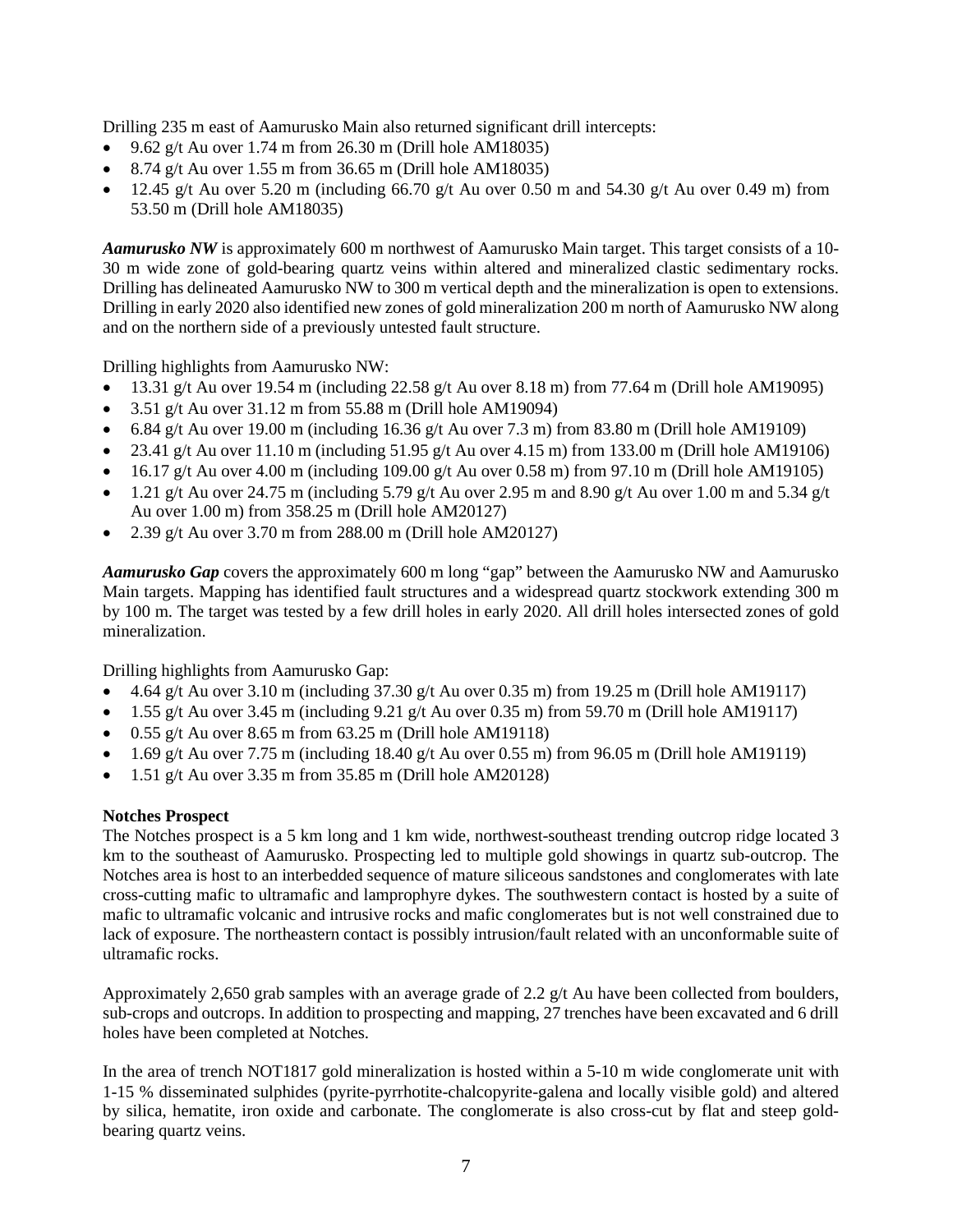Channel sampling highlights from Notches:

- 3.20 g/t Au over 4.40 m including 8.94 g/t Au over 0.87 m (Trench NOT1817)
- 3.54 g/t Au over 0.60 m (Trench NOT1817)
- $\bullet$  109.50 g/t Au over 0.25 m (Trench NOT1803)
- 20.30 g/t Au over 0.31 m (Trench NOT1803)
- 7.03 g/t Au over 0.93 m (Trench NOT1814)

Drilling highlights from Notches:

- 2.99 g/t Au over 2.10 m from 31.40 m (Drill hole NT18005)
- 20.30 g/t Au over 0.65 m from 27.40 m (Drill hole NT18006)

#### **Kaaresselkä Prospect**

The Kaaresselkä prospect is located approximately 4 km south-southwest of Aamurusko. The gold-copper mineralization was discovered by the Geological Survey of Finland (GTK) in 1987. No exploration has been conducted since 2004 until the acquisition by Aurion.

Aurion acquired the Kaaresselkä and Kiekerömaa gold prospects from Tertiary Minerals Plc ("Tertiary") in 2016. The Company paid £15,000 in cash and issued 83,072 shares to Tertiary for 100% interest in both projects subject to certain royalties, including a Pre-Production Royalty of US\$1.00 to \$3.00/ounce gold following the definition of a NI 43-101 (or equivalent) Code compliant Inferred, Indicated and/or Measured Mineral Resource Estimate respectively, on either project. Tertiary will retain a 2% Net Smelter Returns Royalty ("NSR") on all future gold production from either property, of which the Company can purchase 50% for USD\$1,000,000 at any time prior to commencement of commercial production on either project.

The Kaaresselkä project comprises multiple shear zone hosted gold zones that are up to 16 m wide and 650 m long, adjacent to the Sirkka Shear Zone. The gold mineralization is mainly hosted by strongly altered and sheared mafic volcanic rocks.

There are 127 historical drill holes (GTK drilled 112 and Tertiary Minerals drilled 15) totaling 8,900 m including 7 RC drill holes and 120 diamond drill holes. Historical drilling was shallow with gaps along the strike of the mineralized zones.

Activities by Aurion has included re-logging of drill holes, oriented core measurements, a detailed ground magnetic survey, whole rock geochemistry, GIS compilation and integration of historical data into 3D modelling software. This compilation work has allowed for a reinterpretation of the geology and a better understanding of the property's potential.

Drilling highlights from Kaaresselkä:

- 1.52 g/t Au over 2.85 m from 306.50 m (KS20001)
- $1.85 \frac{\text{g}}{\text{t}}$  Au over 5.40 m from 199.00 m (KS20002)
- 11.01 g/t Au over 4.90 m from 74.80 m  $(04KD007B)$
- 13.5 g/t Au over 2.75 m from 3.90 m  $(04KD010)$
- 4.9 g/t Au over 8.30 m from 130.00 m (04KD013)
- 3.2 g/t Au over 6.2 m from 152.60 m (05KD002)

#### **YNOT Prospect**

The YNOT prospect is located approximately 3.5 km west-northwest of Aamurusko. The discovery of highgrade boulders was followed by excavation of six trenches. An east-west trending quartz vein system hosted by moderate to strong iron carbonate alteration up to 10 m wide was identified in five of six trenches. Grab samples range up to 705.00 g/t Au.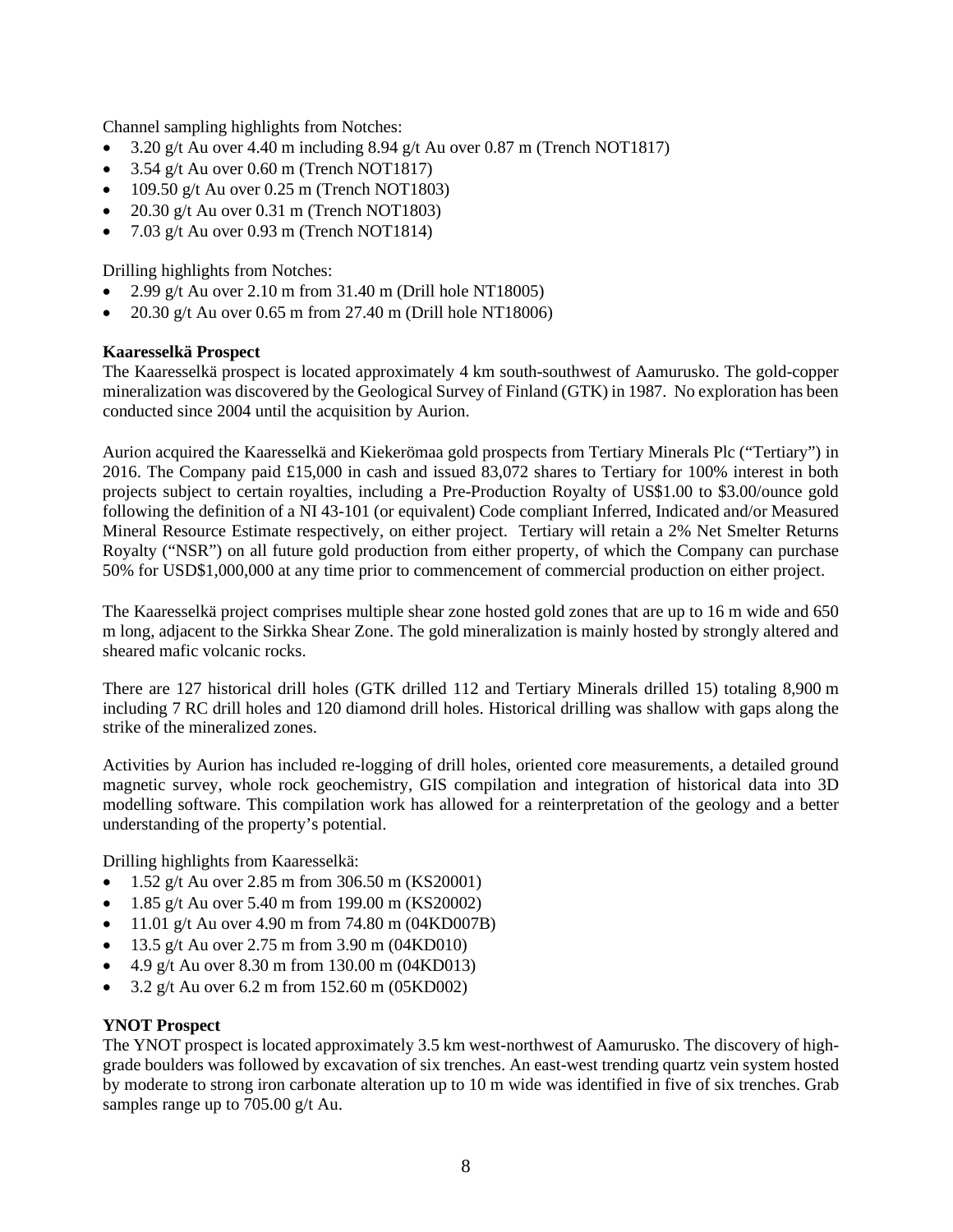Channel sampling highlights from YNOT:

- $7.18 \text{ g/t}$  Au over  $1.52 \text{ m}$  (Trench WNT18001)
- 17.55 g/t Au over 0.60 m (Trench WNT18001)

#### **A2 Prospect**

The A2 prospect is located approximately 2 km north of Aamurusko. 52 rock samples were collected from quartz veins, quartz stockworks, breccias and tension vein arrays, occurring in outcrop, sub-outcrop and angular boulders along a 1.1 km long arcuate structure. Selective grab samples returned assays from nil to 697.0 g/t Au (average 59.6 g/t Au).

Eleven drill holes in 2018 tested a strike length of 450 m targeting gold mineralization in quartz veins hosted by altered clastic sediments at the A2 prospect. The most significant drill intercept at A2 was 22.00 g/t Au over 0.45 m from 38.45 m (Drill hole AM18041). Current drilling has not yet explained the prospecting discoveries at A2.

#### **Risti NW Prospect**

The Risti NW prospect is located approximately 4 to 5 km north-northwest of Aamurusko. Limited prospecting has identified gold-bearing quartz blocks over a distance greater than 1.8 km. 133 rock samples from angular boulders and sub-outcrop assayed up to 108.5 g/t Au and an average of 1.94 g/t Au. No trenching or drilling has been conducted at Risti NW.

#### **Sukuvaara Prospect**

The Sukuvaara prospect is located approximately 1.5 km southeast from the Notches prospect. An envelope of alteration and quartz veining within sandstone was identified during 2020 field activities. Trenching (total length of 150 m) and four drill holes confirmed the existence of altered and quartz veined sandstone units and returned several zones with elevated gold up to 1.81 g/t Au.

#### **Exploration activities**

During the three months ended March 31, 2021, the Company drilled 4 holes totalling 540.70 m at the Aamurusko prospect as part of the 2021 drilling program, which is planned to test a number of target areas including the high-grade Aamurusko and Notches Prospects at the Risti Property and the Hinge Zone Prospect at the Launi East Property. The program is expected to continue for the majority of the following twelve-month period for a minimum of 10,000 m of drilling. The first phase comprises up to ten holes targeting the Aamurusko Prospect and is planned to take advantage of the winter conditions to enable access to drill sites using a track mounted rig (Apr. 19, 2021 Press release). Samples from the drill holes have been submitted for assay and results will be released in due course.

As part of a regional base of till sampling program, a total of 1,054 samples were collected within the Risti Property. The sampling program is ongoing and targeting previously unexplored areas with the potential of the existence of mafic-ultramafic hosted gold mineralization such as Rupert Resources' Ikkari discovery. Mafic-ultramafic domains are typically covered by overburden and base of till sampling has been successfully deployed during the discovery process of most gold and base metal deposits in the Central Lapland Greenstone Belt. The majority of the extensive Risti Property is covered by overburden and these areas have not been explored before. Sampling is planned to take place in several areas including northeast and southern parts of the Risti Property (Apr. 19, 2021 Press release). Obtained samples have been submitted for assay and results will be released in due course.

#### **LAUNI PROPERTY**

Aurion's wholly owned Launi Property consists of two blocks, Launi East and Launi West with a combined area of approximately 144 km<sup>2</sup>. Launi East has no record of prior exploration or mining licenses. Paved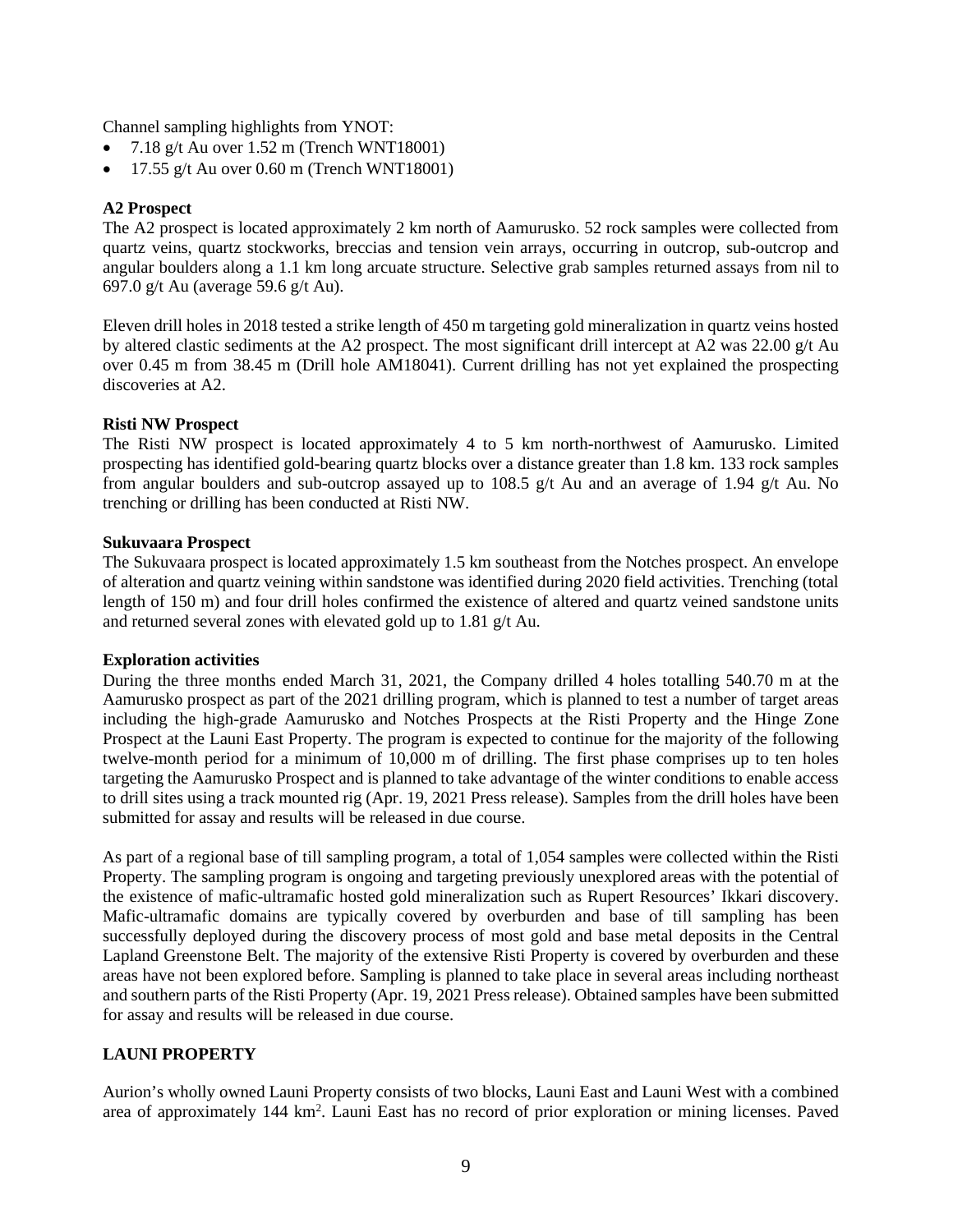highway and all-weather gravel roads provide easy access to the property which is located 8-10 km south of the Risti Property and 10 km northwest of the municipality of Sodankylä.

#### **Launi East Property**

The Launi East Property covers an area approximately 43 km<sup>2</sup> that has not been explored prior to Aurion. The exploration license for the Launi East area was granted in December 2018.

The major regional shear structure, the Sirkka Shear Zone or its splay, is interpreted to traverse across the property. The arcuate stratigraphy on the Launi East property includes a folded and faulted package of siliceous sandstones intercalated with wackes and siltstones, mafic to intermediate volcanic and intrusive sequences and late granitoid intrusions.

Prospecting and mapping have resulted in the discovery of multiple gold-bearing zones, including among others, the Christmas Deformation Zone, Midsommer, Bonanza, Father's Day, Mother's Day, Stubley, Lakijänkä and Hinge Zone prospects, in a 5.5 by 1.0 km area parallel to and within 1 km to the west of the Sirkka Shear Zone. Widespread fuchsite, tourmaline, sericite and iron-carbonate bedrock alteration along with abundant quartz veining is observed within silicified sandstone or intermediate volcanics. Visible gold is observed in quartz veins and mineralized host rocks. Mineralized zones at Launi East appear to show lateral continuity along strike across the property, and individual zones can be traced for up to 300 m. All prospects are at an early stage of evaluation, and the majority of the Launi East area, particularly areas dominated by mafic and ultramafic rocks, have not yet been explored due to lack of surface exposure.

Approximately 2,300 samples have been collected from boulders, sub-crops and outcrops assaying up to 709  $g/t$  Au with an average grade of 4.20  $g/t$  Au. Other exploration activities have included trenching, geophysical surveys, till sampling and diamond core drilling.

A total of 58 holes for 8,445.6 m primarily utilizing a small capacity "scout" drill rig have been drilled with most holes located in a 1.0 by 1.5 km area in the northern portion of the property. The main drill targets have been the Hinge Zone, Christmas Deformation Zone, Midsommer and Bonanza. The majority of the drill holes have intersected zones of gold mineralization and identified several envelopes of near-surface gold mineralization.

Multiple gold bearing veins have been intersected in a  $>300$  m wide by  $>1.0$  km long corridor at the Christmas Deformation Zone. At the Hinge Zone, where drilling targeted blind geophysical anomalies, highgrade near-surface gold was intersected in a fault zone returning assays up to 30.70 g/t Au and 8.65 g/t Au and in a magnetic volcanogenic sediment unit returning an intercept of 3.05 g/t Au over 5.30 m. The Hinge Zone target has a strike length of over 1 km.

Channel sampling highlights from Launi East:

- 27.01 g/t Au over 1.77 m (LNT1904, Christmas Deformation Zone)
- 14.76 g/t Au over 2.95 m (LNT1904, Christmas Deformation Zone)
- 10.81 g/t Au over 3.11 m (LNT1904, Christmas Deformation Zone)
- 39.50 g/t Au over 0.56 m (BZT1901, Bonanza)
- 29.00 g/t Au over 0.44 m (BZT1901, Bonanza)
- 19.50 g/t Au over 0.77 m (BZT1901, Bonanza)

Drilling highlights from Launi East:

- 63.90 g/t Au over 0.37 m from 260.83 m (LN20014 Christmas Deformation zone)
- 5.50 g/t Au over 0.40 m from 78.50 m (LN20008 Christmas Deformation zone)
- $3.05$  g/t Au over 5.30 m from 106.50 m (LN20050 Hinge Zone)
- 8.65 g/t Au over 0.55 m from 28.40 m (LN20042 Hinge Zone)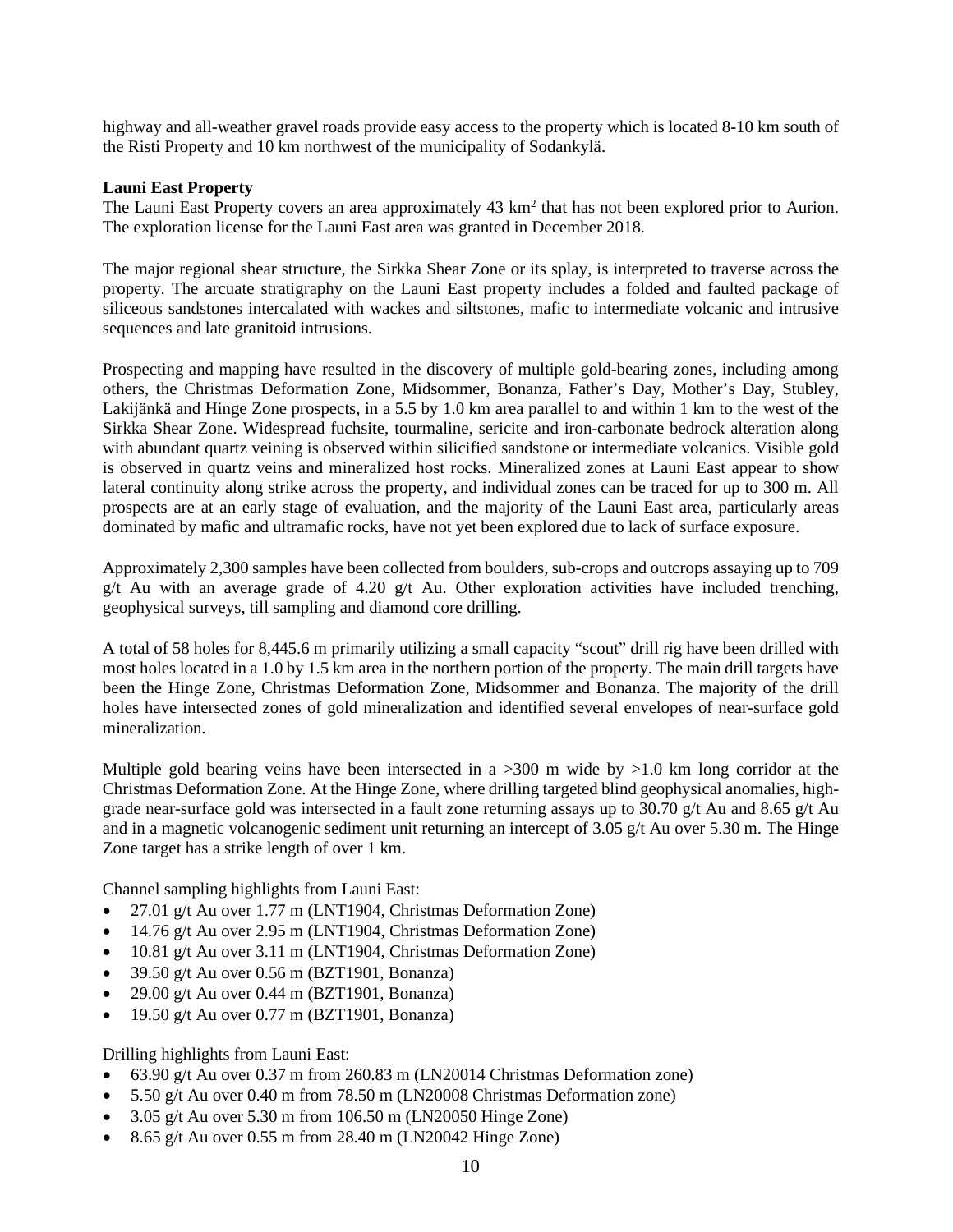#### **Exploration activities**

During the three months ended March 31, 2021, a total of 746 base of till samples were collected within the Launi East Property as part of a regional base of till sampling program. The sampling program is ongoing and targeting previously unexplored areas with the potential of the existence of mafic-ultramafic hosted gold mineralization such as Rupert Resources' Ikkari discovery. Mafic-ultramafic domains are typically covered by overburden and base of till sampling has been successfully deployed during the discovery process of most gold and base metal deposits in the Central Lapland Greenstone Belt. The majority of the extensive Launi East Property is covered by overburden and these areas have not been explored before. Sampling is planned to take place in several areas including the eastern part of the Launi East Property (Apr. 19, 2021 Press release). Obtained samples have been submitted for assay and results will be released in due course.

#### **AUERMAA PROPERTY**

The Auermaa Property is located in Eastern Lapland. Aurion has been granted or applied for permits for an area of approximately 671 km<sup>2</sup> covering part of an Archean Belt. Historic indications include the Auermavaara gold prospect and Kuskoiva tungsten prospect. The property has not seen any modern exploration.

#### **Exploration activities**

No activities were performed during the reporting period.

#### **Finland Properties Subject to Partnership Agreements:**

#### **B2GOLD JOINT VENTURE, KUTUVUOMA-AHVENJARVI-SINERMÄ**

On August 13, 2015, the Company signed a binding Letter Agreement with B2Gold Corp., ("B2Gold"), granting B2Gold the right to earn up to an undivided 75% interest in an approximately 290 km2 (currently  $\sim$ 268 km<sup>2</sup>) project area that includes the Kutuvuoma and Ahvenjarvi prospects. Pursuant to the terms of the Letter Agreement, the Company formalized and signed a definitive Option Agreement with B2Gold on January 18, 2016.

Under the terms of the Letter Agreement B2Gold was to complete \$5,000,000 in exploration expenditures, pay Aurion \$50,000 cash and issue 550,000 B2Gold shares over 4 years to earn a 51% interest. B2Gold can earn an additional 19% interest by spending a further \$10,000,000 over 2 years. B2Gold can earn an additional 5% interest (for a total of 75%) by completing a bankable feasibility study.

The first-year commitment of \$750,000 in exploration expenditures including 2,000 m of drilling and payment of \$50,000 cash and 50,000 B2Gold shares was guaranteed. A finder's fee was paid by the Company with respect to this transaction and was settled on April 29, 2016 by the issuance of 1,476,750 common shares at a value of \$0.13 per share. The Company subsequently agreed to a reduced drilling program for the first year.

On August 1, 2019, the Company received 200,000 B2Gold common shares which were issued pursuant to the option agreement dated January 18, 2016. On August 13, 2019, the Company received a Notice of Exercise of Option from B2Gold confirming that B2Gold fulfilled its obligations under the Option Agreement dated January 18, 2016, and that as of August 14, 2019, the Option was deemed to be exercised.

The Company acquired the Kutuvuoma and Sila Properties from Dragon Mining Ltd ("Dragon"). According to the terms of the Letter of Intent, the Company finalized and signed a definitive Purchase Agreement on May 26, 2014. Pursuant to the terms of the Purchase Agreement and subject to regulatory approvals, the Company issued a total of 6,750,000 common shares to Dragon. The Company also committed to incur a total of €1,000,000 in expenditures on these properties over three years. In addition, Dragon will retain a 3%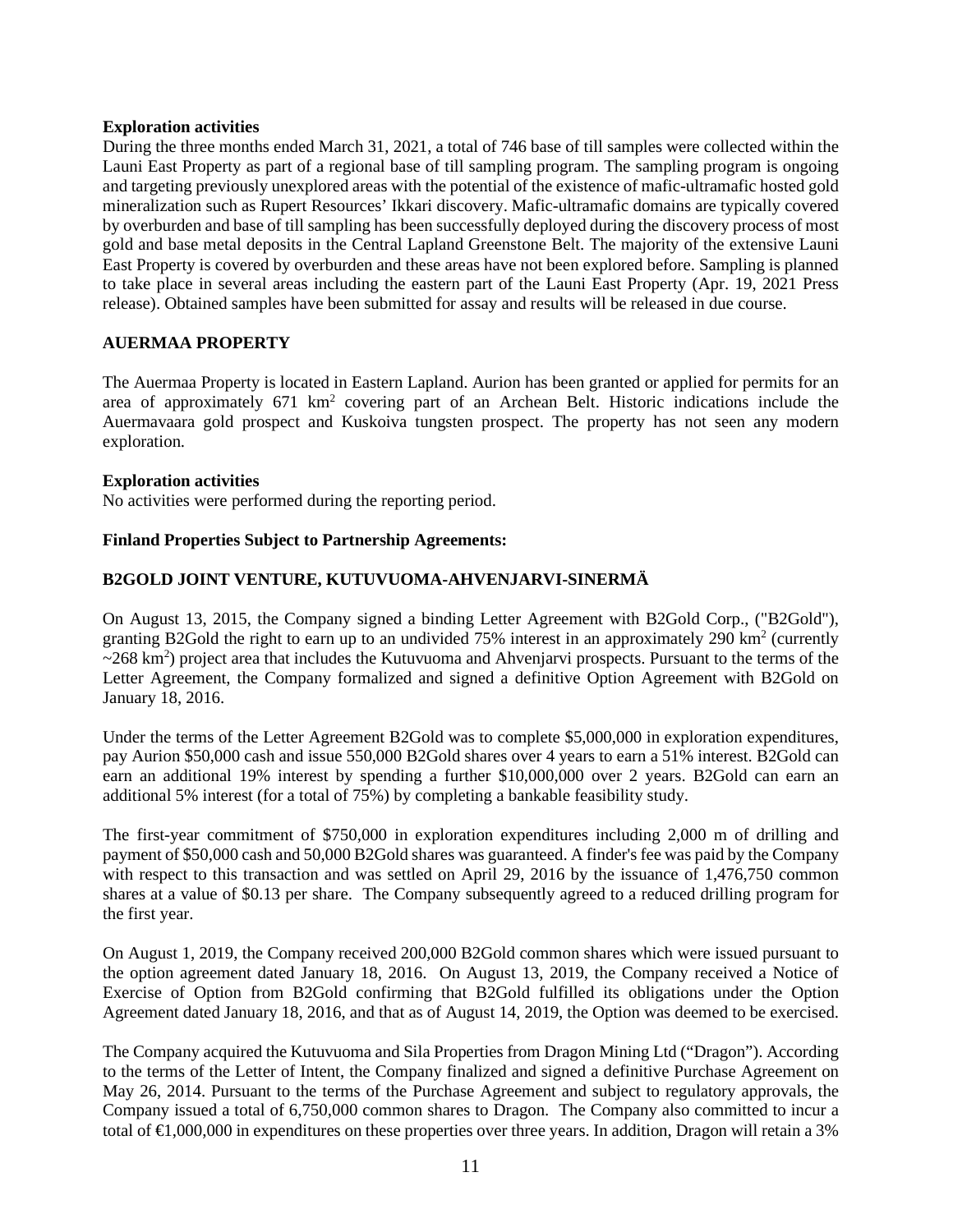Net Smelter Royalty ("NSR") on any deposit mined by the Company within the projects or any defined Areas of Interest. The NSR could be purchased at any time on or before the sixth anniversary of signing the Purchase Agreement with a single cash payment of €4,000,000. Upon successful resource definition, the Company will also make bonus payments to Dragon for the sum of  $\epsilon$ 2,000,000 in cash or equivalent in common shares of the Company for the defining of 1,000,000 ounces of gold material and  $\epsilon$ 1,000,000 in cash or equivalent in common shares of the Company for the defining of every additional 1,000,000 ounces of gold equivalent material within the projects and the defined Area of Interests.

#### *B2Gold JV Prospects*

The JV area is located along and adjacent to the major crustal scale Sirkka Shear Zone and covers approximately 40 km strike length of prospective geology. The JV area includes recent discoveries such Sinermä and Kutuvuoma East and several historic gold prospects such as Kutuvuoma, Ahvenjärvi, Kettukuusikko, Hirvilavanmaa, Palovaara, Soretialehto, Soretiavuoma Tuongankuusikko. The historic prospects have seen limited amount of exploration despite returning encouraging drill intercepts.

#### *Kutuvuoma Prospect*

The Kutuvuoma prospect is a high-grade, shear zone hosted gold deposit that was discovered in the 1990s by Outokumpu Oy, a publicly listed company in which the Finnish state is the largest shareholder. Outokumpu Oy drilled 47 shallow core and reverse circulation drill holes totaling 3,425 m, testing Kutuvuoma within a very small area (approximately 175 m horizontally and 175 m vertically). No other drilling or trenching was conducted since the mid-1990's. A small part of the deposit was test-mined in 1999.

Bedrock geology at Kutuvuoma is dominated by east to southeast trending Paleoproterozoic volcanicsedimentary sequences of the CLGB's Savukoski Group and currently defined gold mineralization on the property occurs in association with sulphide-bearing quartz vein arrays with disseminated sulphides in altered, albitic, siliceous meta-mudstones and meta-igneous rocks as well as in sulphide matrix breccias. The main deposit at Kutuvuoma occurs as a moderately west-plunging zone localized along a south dipping, sheared graphitic unit within sheared and altered Savukoski Group country rocks. These include komatiites as well as graphitic-sulphidic schist, fine grained meta-sandstone and thin interbedded marble. Kutuvuoma is interpreted to be located along strike and within the same geologic sequence as Rupert Resources' Ikkari discovery. The distance between Kutuvuoma and Ikkari is 8 km.

Historic drilling highlights from Kutuvuoma include:

- 7.2 g/t Au over 19.40 m from  $60.00 \text{ m}$
- 13.2 g/t Au over  $5.00 \text{ m}$  from  $88.00 \text{ m}$
- 12.6 g/t Au over 7.00 m from 26.00 m

Exploration activities by the JV have included reconnaissance prospecting, geological mapping, trenching, geophysical surveys, base of till sampling, diamond core drilling and preliminary metallurgical testwork. High-grade gold has been intercepted in drilling over a strike extent of approximately 1,080 m; mineralization remains open in all directions.

Drilling highlights from Kutuvuoma by JV:

- 8.59 g/t Au over 2.15 m from 21.4 m and 11.37 g/t over 13.3 m from 71.85 m (Drill hole KU16003)
- 1.76 g/t Au over 8.85 m from 38.65 m (Drill hole KU16001)
- 1.67 g/t Au over 5.05 m from 42.55 m (Drill hole KU16002)
- 6.74 g/t Au over 5.60 m from 121.20 m (KU20006), 200 m east of Outokumpu historical drilling
- 12.28 g/t Au over 2.75 m from 28.15 m (KU20008), 270 m west of Outokumpu historical drilling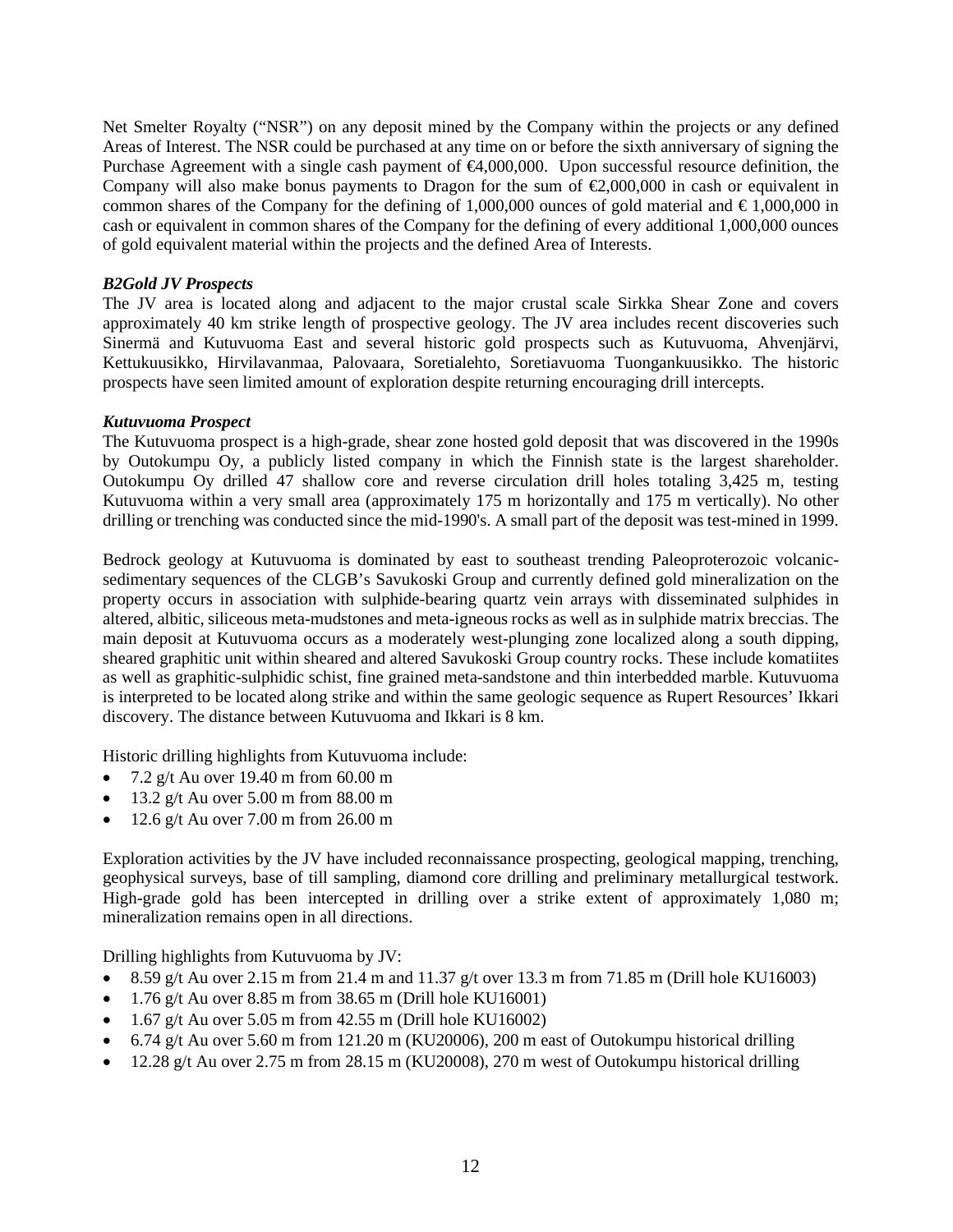#### *Kutuvuoma East Prospect*

The Kutuvuoma East prospect is located along strike and in between Rupert Resources' Ikkari discovery (3- 4.5 km to east) and the Kutuvuoma prospect (3.5-5 km to west) and within the metavolcanic and metasedimentary rocks of the Savukoski group near the contact with the sedimentary rocks of the Kumpu group.

The initial, widely spaced, five-hole (1,259.1 m) diamond drilling program was completed in 2020 and tested selected geochemical (gold in base of till) and geophysical targets over an area extending 1,300 m in strike length. All drill holes intersected zones with elevated gold (>0.1 g/t Au) with mineralized zones encountered in multiple lithologies including ultramafic and mafic volcanic rocks, siltstones, graphitic sediments and in contacts between volcanic rocks and felsic/porphyritic dykes.

Drilling highlight from Kutuvuoma East:

- 14.77 g/t Au over 1.60 m from  $42.20$  m (KUE20003)
- $1.63$  g/t Au over 2.80 m from 50.90 m (KUE20001)

#### *Sinermä Prospect*

The Sinermä area is located in the western part of the JV property, approximately 22 km northwest of the Kutuvuoma prospect and 23 km SSW of Agnico-Eagle's Kittilä Mine. The gold mineralized zones in the Sinermä area were discovered in 2020 via base of till sampling and geophysical survey programs, which were followed by excavation of five trenches and drilling of four diamond drill holes (total 647.7 m).

Highlights from Sinermä:

- Channel samples:  $1.07$  g/t Au over 42.40 m and  $1.30$  g/t Au over 20.80 m
- Drilling intercepts: 0.54 g/t Au over 40.20 m, 6.80 g/t Au over 0.75 m and 4.11 g/t Au over 1.40 m

#### *Kiekerömaa Prospect*

The Kiekerömaa Property covers 8.4 km2 ha and is located approximately 25 km west from Aamurusko and 7 km south-southwest from Kutuvuoma. Kiekerömaa was purchased along with the Kaaresselkä prospect from Tertiary Minerals Plc ("Tertiary") and is subject to the conditions described for the Kaaresselkä prospect.

The prospect was discovered by Outokumpu Oy in the late 1990s while exploring for base metals. Tertiary acquired the prospect in 2003 by staking the ground and completed a small drill program in 2011. Historic drill intercepts from limited drilling by Outokumpu Oy and Tertiary include 5.8 g/t Au over 5.0 m, 7.4 g/t Au over 2.0 m and 3.6 g/t Au over 4.6 m. The mineralization extends over a strike length of 300 m and remains open in all directions.

Minimal exploration activities occurred on Kiekerömaa in 2018-2020 and the Company wrote down the full carrying value of Kiekerömaa as of December 31, 2019 due to recent and projected inactivity.

Following the completion of an agreement with B2Gold, the Kiekerömaa Property was included in the B2Gold JV.

#### **Exploration activities**

During the three months ended March 31, 2021, a drone magnetic geophysical survey was completed in the eastern part of the Property adjacent to the Ikkari discovery by Rupert Resources.

The JV is planning to increase the level of exploration activities in 2021 with an initial budget of CDN\$6 million. The preliminary plans include geophysical surveys, trenching, base of till sampling and at least 5,000 m of diamond drilling with a focus on the Kutuvuoma-Ikkari area. Rupert Resources' Ikkari discovery is located 100-300 m from the JV property boundary with the prospective geological sequence interpreted to extend to the JV area.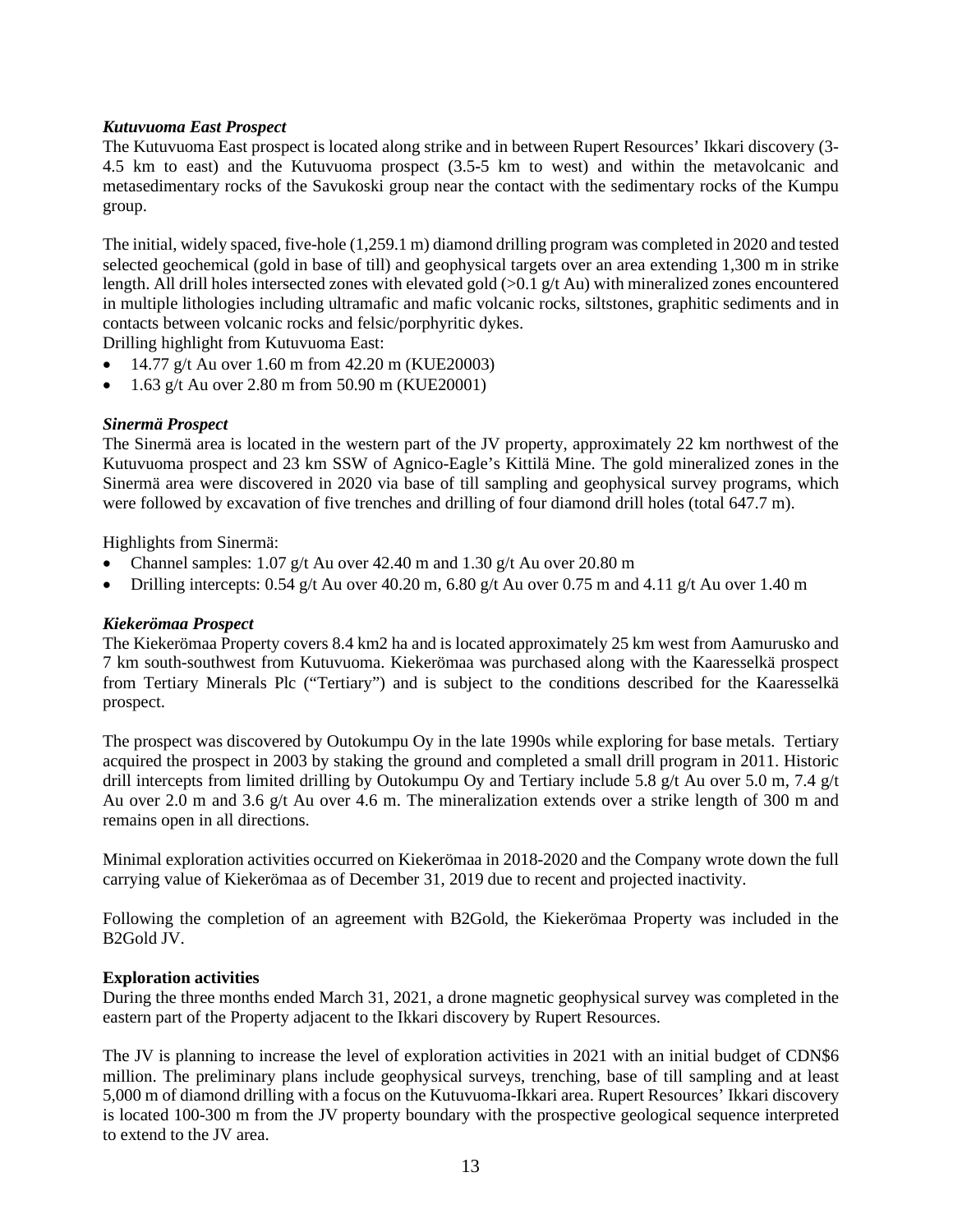## **KINROSS JOINT VENTURE, OUTA**

On January 31, 2018, the Company signed a non-binding LOI with Kinross, giving Kinross the right to earn an undivided 70% interest in the Outa project.

Under the terms of the LOI, Kinross was to spend US\$5 million over five years to earn a 70% interest in the project. Kinross agreed to complete a firm US\$1 million in exploration expenditures over the first two years. A definitive option agreement was signed on August 17, 2018 pursuant to the terms of the LOI.

On May 3, 2021 the Company received formal notice from Kinross that, pursuant to Section 8.1 (a) of the Option agreement dated August 17, 2018, the Option agreement with the Company has been terminated effective April 1, 2021. The Company will regain full ownership of the property and Kinross will provide the Company all data generated during the exploration activities. The Company will review the project data and consider the next steps during the coming months.

## *OUTA*

The Outa project covers approximately 90 km<sup>2</sup> in the CLGB of northern Finland. It is primarily underlain by meta-sedimentary rocks (polymictic conglomerates and quartzites) of the Kumpu Group in a setting similar to the Company's Risti project. The Company acquired the project following the discovery of the Aamurusko gold prospect in late 2016. Limited historical exploration work by the Geological Survey of Finland (GTK) documented possible paleo-placer style gold mineralization at the south end of the project. Shallow drilling by GTK intersected 121 g/t Au over 1.5 m. Most of the greater than 15 km long unconformity between Kumpu Group clastic sediments and Kittilä Group mafic volcanics within the Outa project area has never been explored.

Exploration activities have included prospecting, mapping, till sampling, geophysical surveys and diamond core drilling. The total exploration expenditure by the JV has been approximately US\$ 3.67 million since 2018.

#### **STRATEGIC RESOURCES OPTION, SILA**

#### **SILA (Silasselkä)**

On April 24, 2019, the Company entered into an option agreement with Strategic Resources Inc. ("Strategic") granting Strategic the option to earn a 100% interest in the Company's wholly owned Silasselkä Vanadium Project in northern Finland. Under the terms of the option agreement, Strategic may acquire up to 100% interest in the project by paying \$500,000 cash, issuing 8,000,000 Strategic shares and incurring \$3,000,000 in exploration expenditures, through a two stage earn-in over a period of three years. At December 31, 2019, the Company had received \$500,000 cash and 3,000,000 Strategic shares.

On June 17, 2020, the Company announced that it had revised the terms of the Silasselkä Project earn-in with Strategic Resources ("Strategic"). Aurion agreed to waive the required expenditures on the project totalling C\$3.0 million over the three-year period. The share-based payment schedule and amounts to exercise the option will remain unchanged. In addition, Aurion and Strategic altered the original agreement where Strategic would have a two-stage option to earn-in to 75% on the project following the issuance of an additional 1,916,667 shares in June 2021 and then have the option to go from 75% to 100% ownership in the project, to a single option where Strategic will earn-in on 100% of the project following the scheduled share issuances, and will occur after the last scheduled share payment of 1,166,666 Strategic shares in June 2022.

Aurion acquired the Sila Property subject to a binding Letter of Intent with Dragon Mining Limited in March 2014, as previously detailed in the section discussing the B2Gold JV.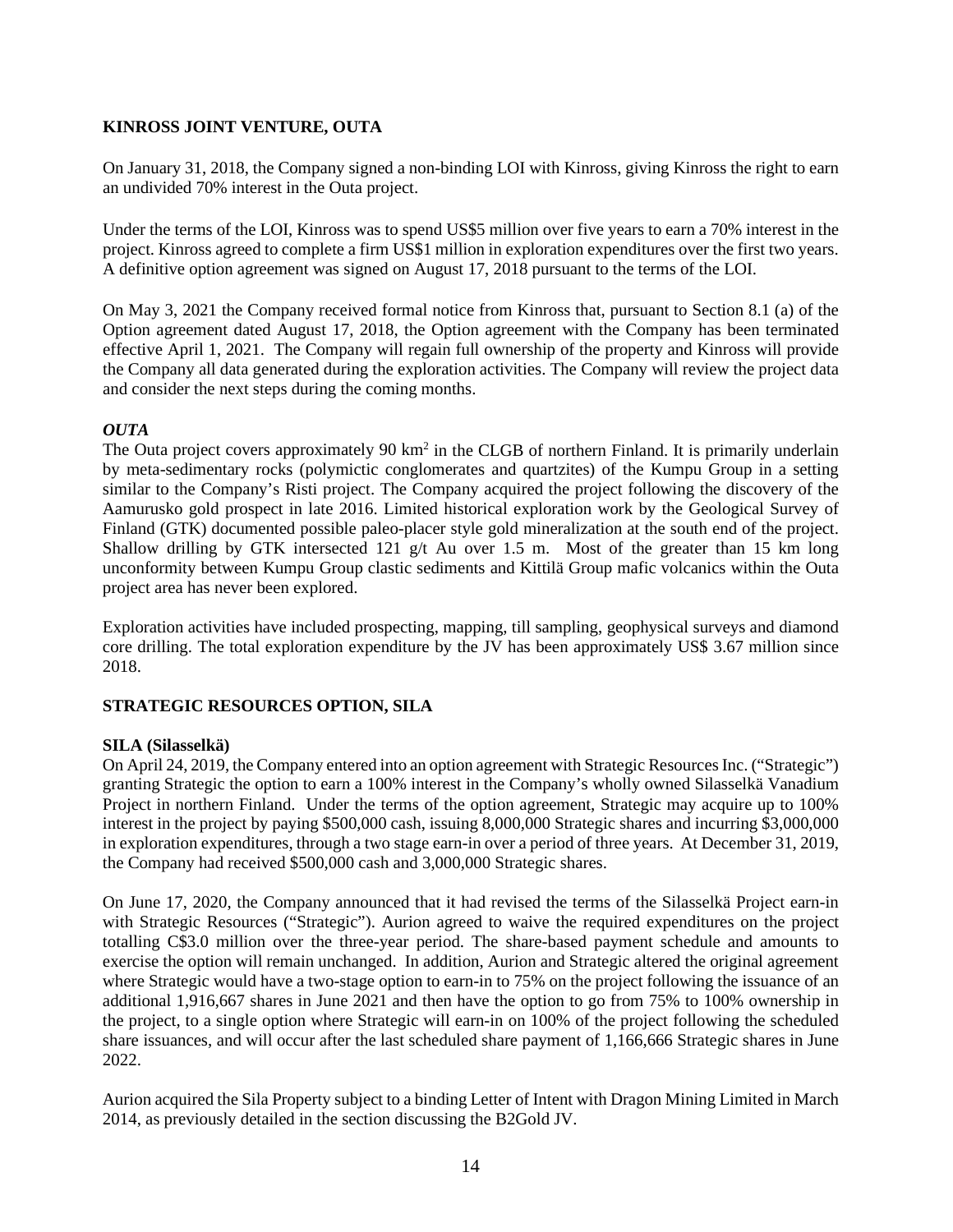Sila hosts several zones containing vanadium-rich magnetite located along a 16 km long magnetic anomaly. Approximately 7,400 metres of historical drilling over 72 holes has been completed on the property. The mineralized zones range in thickness from a few centimetres to 10 m and dip 45 degrees to the east. The vanadium-rich zones remain untested at depth and along strike of the known deposits.

The Sila area covers approximately 11 km along the northern strike extension of the Hanhimaa Shear Zone (HSZ), within sheared meta-volcanics and meta-sediments sandwiched between two large intrusive bodies. The HSZ south of Sila hosts several gold occurrences, which have reported drill intersections of 4.5 g/t Au over 11.7 m and 5.9 g/t Au over 7.5 m (Agnico Annual report 2015).

Prior to the property transfer to Strategic in 2019, Aurion identified extensive mineralization in quartz veins and silicified meta-volcanic and meta-sedimentary rocks. Assays from 56 rock samples collected over a distance of 6.5 km ranged from nil to 219 g/t Au and nil to 5,410 ppm As. Numerous till samples assayed up to 0.7  $g/t$  Au within this trend and up to 1.12  $g/t$  Au elsewhere on the property.

#### **Exploration activities**

No activities were reported by Strategic during the reporting period.

## **UNITED STATES**

#### **US Properties Not Subject to Partnership Agreements:**

In September 2019, the Company decided to abandon all future claims regarding the Bull property, its primary target in the US. The Company terminated its agreement with respect to the property and all related costs were written down. The Company maintains one claim on a historic mining site in the US, on the Racey property in Oregon, that has a negligible carrying value. The Company does not currently have an active exploration program on Racey and is evaluating options regarding the property.

# **MEXICO**

The Company abandoned its exploration activities in Mexico during 2013 and all associated costs were written down; however, the Company continues to keep in good standing two mineral concessions that were part of the original land position and purchased from a private individual in 2010.

The Company has no immediate plans to restart operations in Mexico. Costs associated with maintaining the two mineral concessions are written down each year until such time as the Company decides to recommence exploration activities. The Company has initiated the process to relinquish the two mineral concessions.

#### **Qualified Person**

Andrew Hussey, P. Geo., a Qualified Person as defined by NI 43-101, is responsible for the preparation of the foregoing property reports.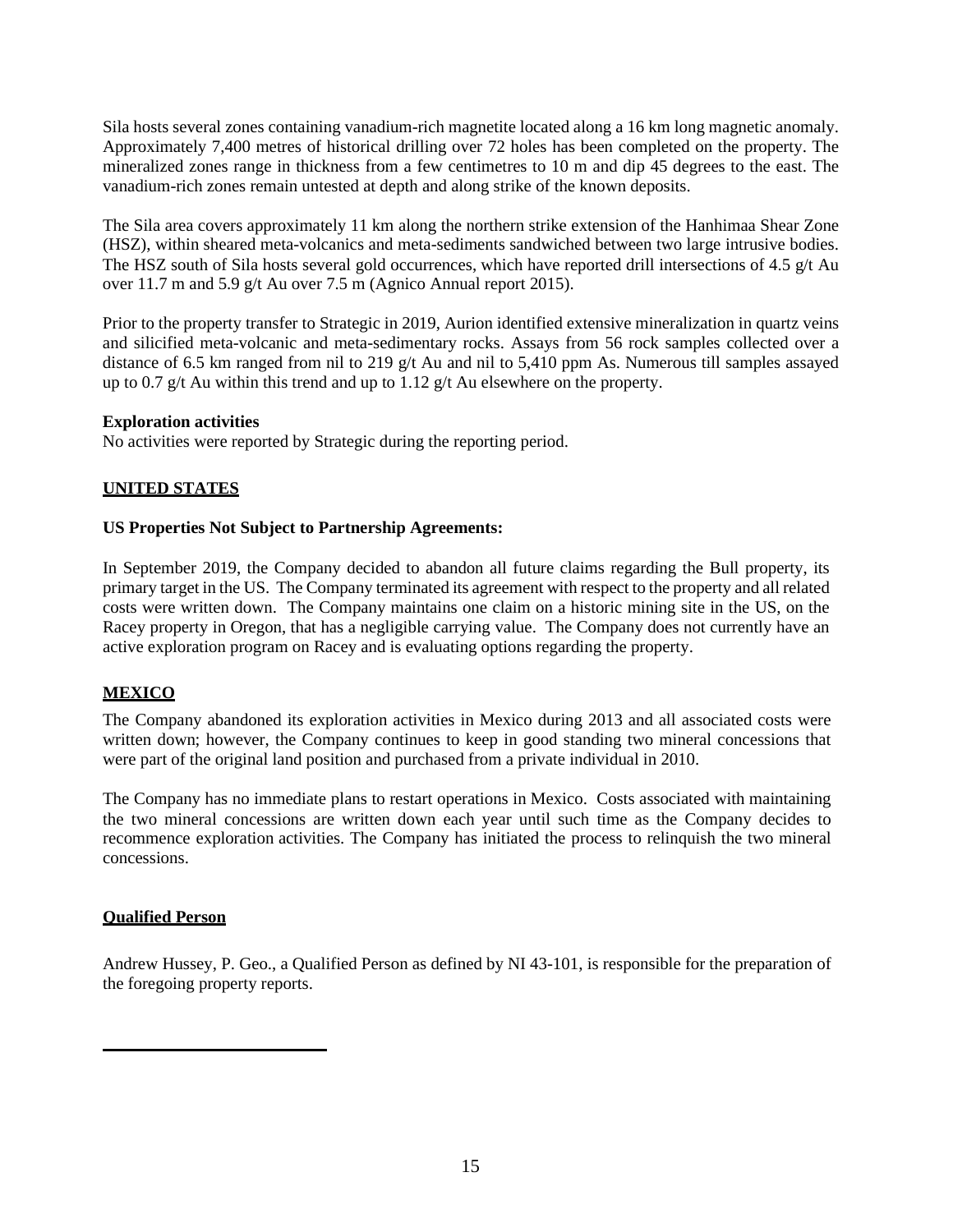# **Selected Annual Financial Information**

|                         | 2020       | 2019       | 2018       |
|-------------------------|------------|------------|------------|
|                         | \$         | \$         | \$         |
| Operating expenses      | 4,958,089  | 7,575,324  | 3,318,956  |
| Other income (expenses) | 2,080,718  | 2,214,832  | 537,671    |
| Net loss                | 2,877,371  | 5,360,492  | 2,781,285  |
| Loss per share          | 0.03       | 0.07       | 0.04       |
| Total assets            | 42,185,679 | 39,684,028 | 26,087,108 |
| Long term liabilities   | 817,662    | 558,449    | 22,477     |

# **Results of Operations**

|                                                 | For the three months ended |             |
|-------------------------------------------------|----------------------------|-------------|
|                                                 | March 31,                  |             |
|                                                 | 2021                       | 2020        |
|                                                 | \$                         | \$          |
| <b>EXPENSES</b>                                 |                            |             |
| General and Administrative                      | 231,339                    | 504,501     |
| Wages and benefits                              | 254,040                    | 326,029     |
| Consulting fees                                 | 4,500                      | 4,516       |
| Professional fees                               | 41,313                     | 47,336      |
| Share based payments                            | (105, 676)                 | 581,134     |
| Write-down of exploration and evaluation assets |                            | 3,370       |
| Accounting                                      | 9,682                      | 1,035       |
| Bad debt expense                                |                            |             |
| Depreciation                                    | 28,943                     | 31,365      |
| Amortization of right-of-use assets             | 8,656                      | 8,656       |
| Interest and bank charges                       | 1,661                      | 1,965       |
| Interest on lease liabilities                   | 1,387                      | 2,286       |
| Property investigation costs                    |                            |             |
| Loss on disposal of assets                      |                            |             |
|                                                 | (475, 846)                 | (1,512,193) |
| OTHER INCOME (EXPENSES)                         |                            |             |
| Unrealized (gain) loss on marketable securities | (1,451,650)                | (745,000)   |
| Foreign exchange (gain) loss                    | (37, 452)                  | (26, 192)   |
| Gain on property transactions                   |                            |             |
| Share of gain (loss) from associate             | (88, 608)                  |             |
| Interest and other Income                       | 25,478                     | 61,461      |
|                                                 | (1,552,232)                | (709, 731)  |
| Net Loss for the Period                         | (2,028,078)                | (2,221,924) |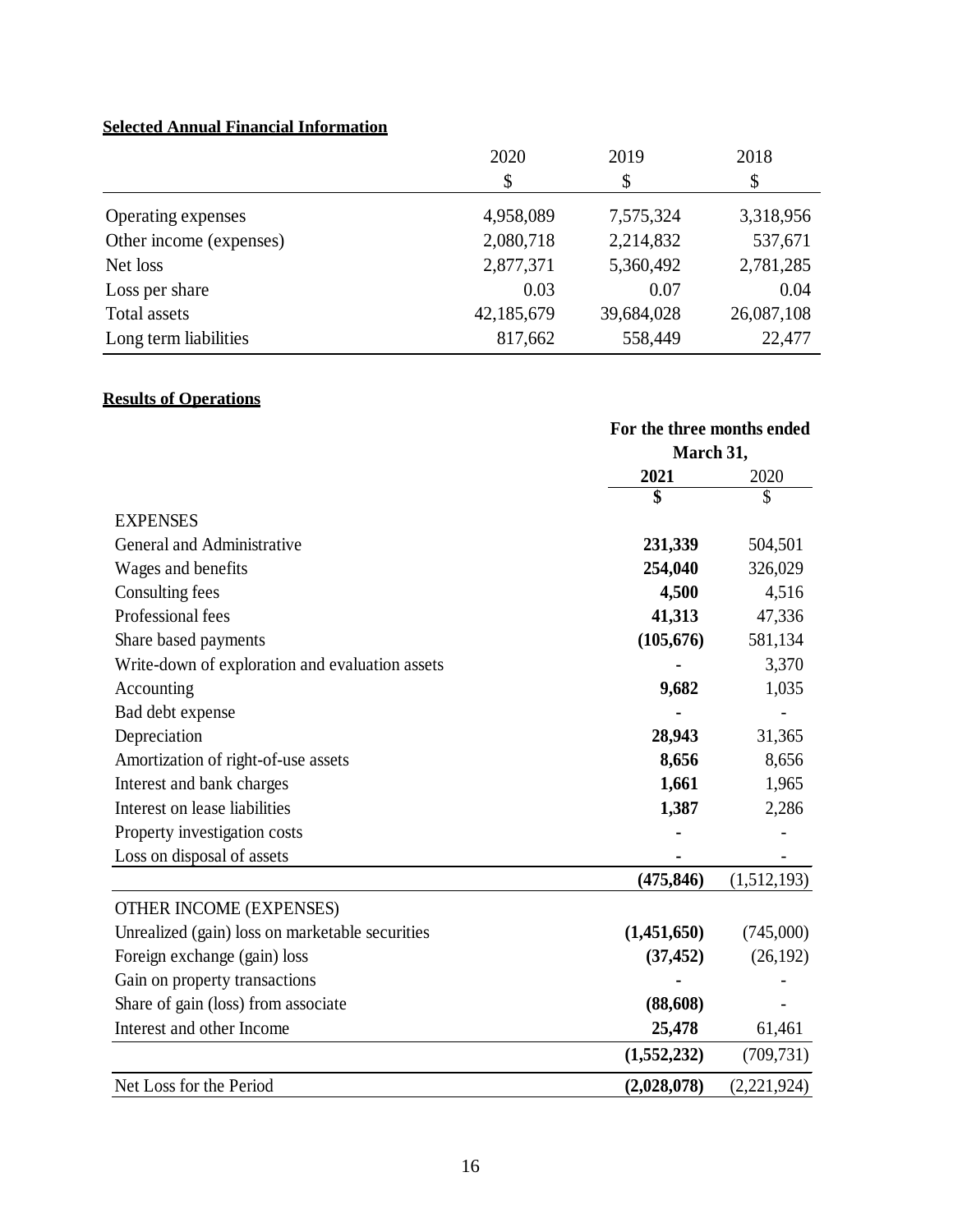For the three months ended March 31, 2021 compared to the three months ended March 31, 2020:

- Write-down of exploration and evaluation assets is lower by \$3,370
- Wages and benefits are lower by \$71,989
- General and administrative costs are lower by \$273,162
- Consulting fees are lower by \$16
- Professional fees are lower by \$6,023
- Accounting fees are higher by \$8,647
- Share-based payments expense is higher by \$686,810
- Total expenses are lower by \$1,036,347
- Other income (expenses) is lower by \$193,846

Total expenses for the three months ended March 31, 2021 compared to the three months ended March 31, 2020 are lower mainly due to decreased spending as a direct result of the global COVID-19 pandemic which has restricted employee travel and full-scale operations. Consulting and professional fees are lower for the three months ended March 31, 2021 compared to the three months ended March 31, 2020 due to a decrease in general operations as a result of the pandemic. General, administrative and wages expenses for the three months ended March 31, 2021 compared to the three months ended March 31, 2020 are lower primarily as a result of the global pandemic which forced a reduction in employee travel and contributed to lower general operating costs incurred.

|  |  | <b>Ouarterly Information</b> |
|--|--|------------------------------|
|--|--|------------------------------|

|                         | \$)<br>Write-down of<br>exploration<br>and evaluation<br>assets | \$)<br><b>Other</b><br>expenses | \$)<br><b>Other Income</b><br>& Expenses | \$)<br><b>Net Gain (Loss)</b> | \$)<br><b>Basic &amp; Diluted</b><br>Gain (Loss) per<br><b>Share</b> |
|-------------------------|-----------------------------------------------------------------|---------------------------------|------------------------------------------|-------------------------------|----------------------------------------------------------------------|
| <b>IFRS</b>             |                                                                 |                                 |                                          |                               |                                                                      |
| Q1 - March 31, 2021     |                                                                 | 475,846                         | 1,552,232                                | (2,028,078)                   | (0.020)                                                              |
| Q4 - December 31, 2020  | 451,691                                                         | 773,143                         | 902,520                                  | (2,127,354)                   | (0.020)                                                              |
| Q3 - September 30, 2020 | 2,515                                                           | 930,042                         | (1,229,247)                              | 296,690                       | 0.004                                                                |
| Q2 - June 30, 2020      |                                                                 | 1,288,505                       | (2,463,722)                              | 1,175,217                     | 0.002                                                                |
| Q1 - March 31, 2020     | 3,370                                                           | 1,508,823                       | 709,731                                  | (2,221,924)                   | (0.030)                                                              |
| Q4 - December 31,2019   | 1,327,473                                                       | 3,019,109                       | 370,173                                  | (4,716,753)                   | (0.008)                                                              |
| Q3 - September 30,2019  | 611,539                                                         | 1,202,044                       | (514, 415)                               | (1,299,169)                   | (0.022)                                                              |
| Q2 - June 30, 2019      |                                                                 | 629,483                         | (2,039,381)                              | 1,409,898                     | 0.200                                                                |

#### **Financial Condition / Liquidity / Capital Resources**

# *2021*

On January 14, 2021, the Company issued 1,800,000 common shares pursuant to the exercise of stock options for gross proceeds of \$180,000 (\$0.10 per share).

On February 23, 2021, the Company issued a total of 13,425,033 common shares pursuant to a private placement at a price of \$0.85 for gross proceeds of \$11,411,278.

On March 17, 2021, the Company granted 1,965,000 stock options to directors, officers, employees and consultants, exercisable at a price of \$0.95 per share until March 17, 2026.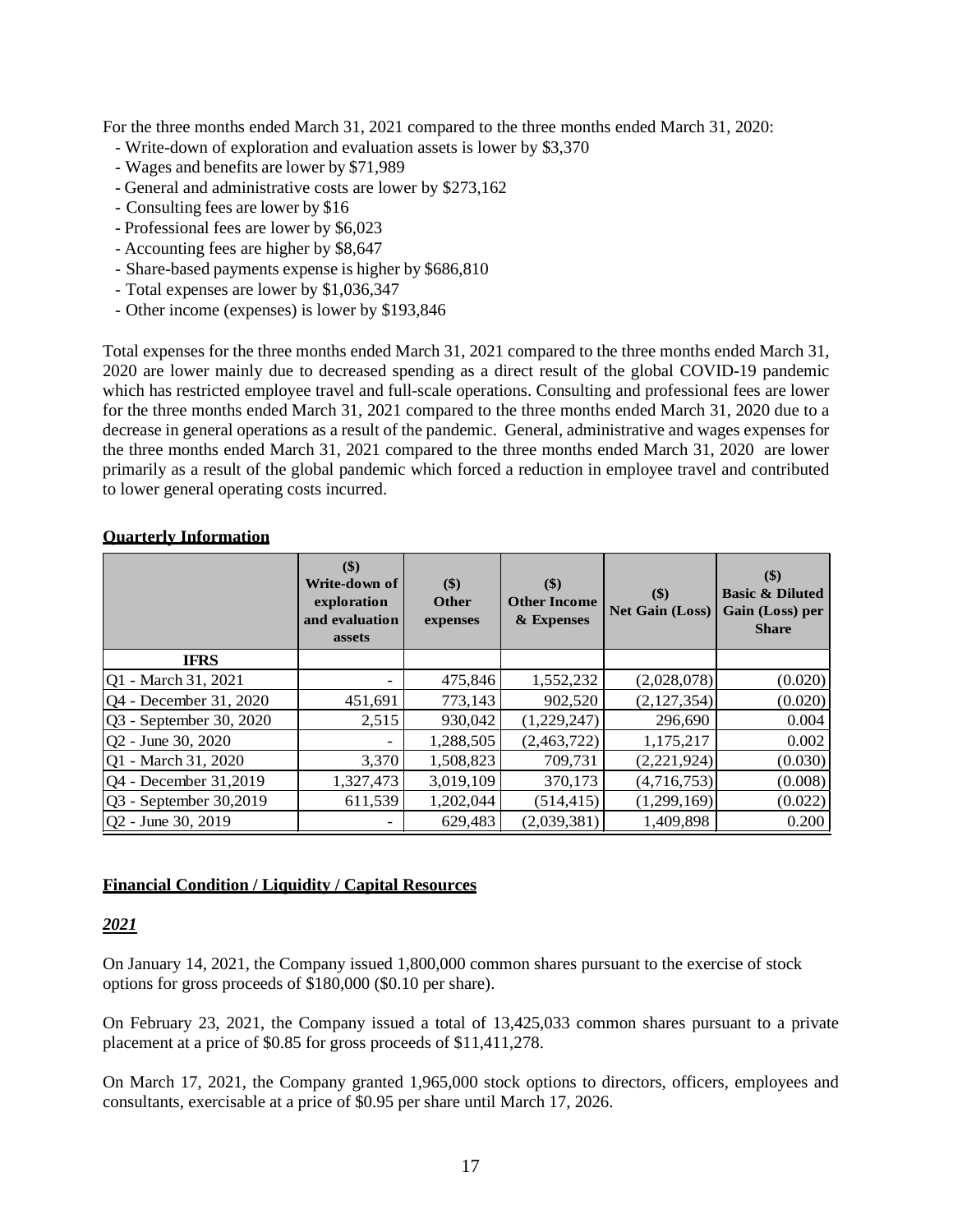On March 31, 2021, the Company issued 530,488 DSUs to certain officers under its DSU plan at a market value of \$0.82 per DSU. These DSUs will vest one third on each of March 31, 2022, March 31, 2023, and March 31, 2024.

*2020*

On January 16, 2020, the Company issued 40,000 common shares pursuant to the exercise of stock options for gross proceeds of \$44,000 (\$1.10 per share).

On January 17, 2020 and February 11, 2020, the Company issued a total of 1,487 common shares pursuant to the exercise of warrants for gross proceeds of \$1,561 (\$1.05 per warrant).

On January 17, 2020 and February 11, 2020, the Company issued a total of 2,430 common shares pursuant to the exercise of warrants for gross proceeds of \$3,645 (\$1.50 per warrant).

On March 31, 2020, the Company issued 140,845 DSUs to certain officers under its DSU plan at a market value of \$0.71 per DSU. These DSUs will vest one third on each of March 31, 2021, March 31, 2022, and March 31, 2023.

On June 30, 2020, the Company issued 78,125 DSUs to certain officers under its DSU plan at a market value of \$1.28 per DSU. These DSUs will vest one third on each of June 30, 2021, June 30, 2022, and June 30, 2023.

On July 29, 2020, the Company granted 162,602 DSUs to certain officers under its DSU Plan at a market value of \$1.23 per DSU. These DSUs will vest one third on each of July 29, 2021, July 29, 2022, and July 29, 2023.

On July 28, 2020, the Company granted 100,000 stock options to a director exercisable at a price of \$1.38 per share until July 28, 2025.

On September 30, 2020, the Company granted 78,740 DSUs to certain officers under its DSU Plan at a market value of \$1.27 per DSU. These DSUs will vest one third on each of September 30, 2021, September 30, 2022, and September 30, 2023.

On December 31, 2020, the Company granted 150,000 DSUs to certain officers under its DSU Plan at a market value of \$1.10 per DSU. These DSUs will vest one third on each of December 31, 2021, December 31, 2022, and December 31, 2023.

#### **Outstanding Share Data**

As at May 26, 2021 the following were outstanding:

98,701,804 common shares 1,030,185 share purchase warrants 7,910,000 stock options 1,365,323 deferred share units

#### **Off-Balance Sheet Arrangements**

The Company has no off-balance sheet arrangements.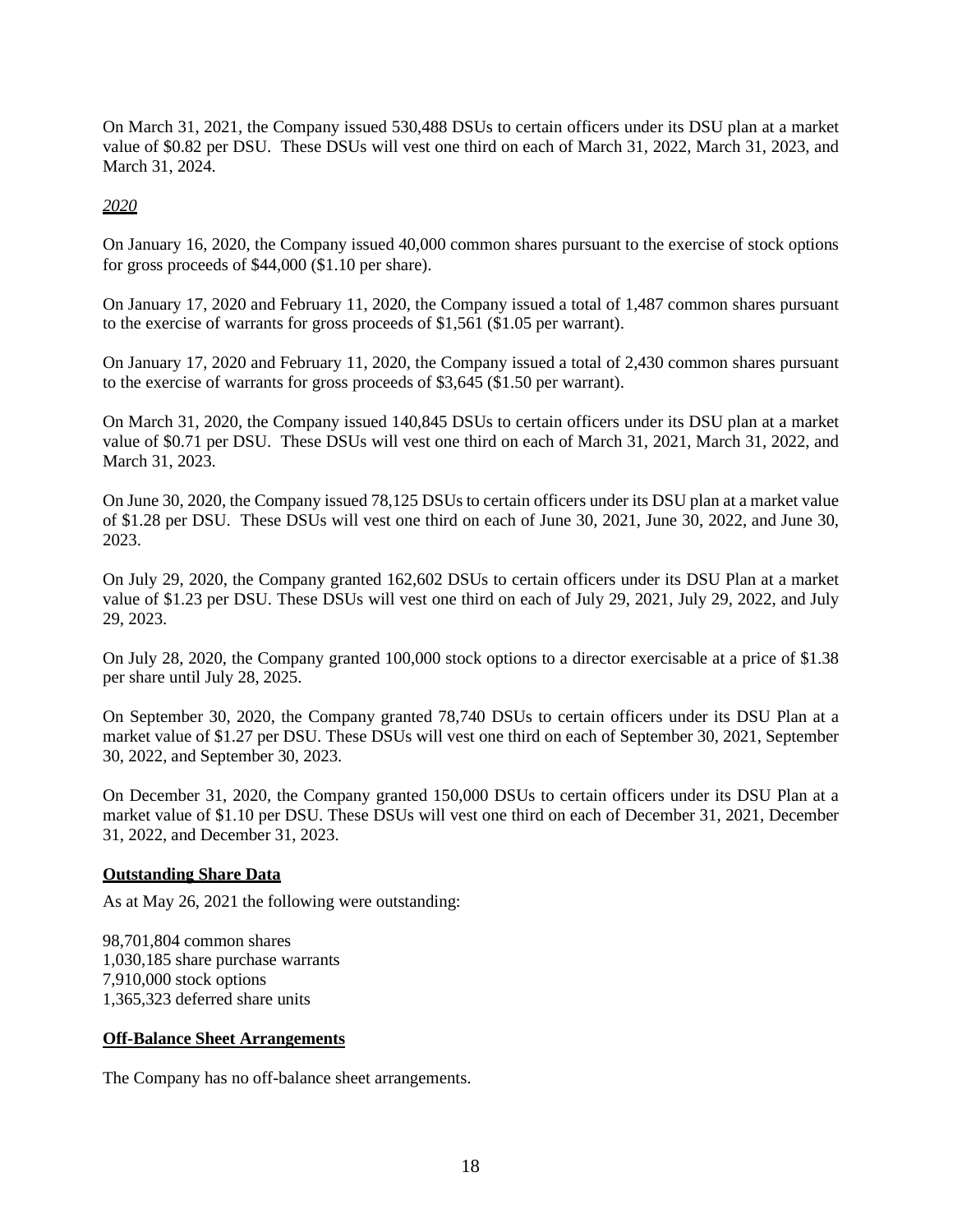#### **Transactions with Related Parties**

The following represents a summary of transactions with key management of the Company:

|                                                               | Three months ended |            |
|---------------------------------------------------------------|--------------------|------------|
|                                                               | March 31,          |            |
|                                                               | 2021               | 2020       |
|                                                               | \$                 | \$         |
| Michael Basha, (former President)                             | (1,005)            | (76,689)   |
| Matti Talikka, CEO                                            | 96,041             | 5,000      |
| Mark Serdan, CFO                                              | 20,578             | (6, 535)   |
| Mark Santarossa, VP Corporate Development                     | 25,494             | 151,386    |
| <b>Other Directors</b>                                        | 6,483              | (188, 832) |
|                                                               | 147,591            | (115,670)  |
| Amounts expensed as:                                          |                    |            |
| Salary and other short-term benefits for the former President | 50,000             | 50,000     |
| Salary and other short-term benefits for the CEO              | 50,000             |            |
| Salary and other short-term benefits for the CFO              | 37,500             | 37,500     |
| Salary and other short-term benefits, VP Corp Dev             | 24,624             | 31,250     |
| Directors' Fees                                               | 15,000             | 20,000     |
| Share-based compensation                                      | (29, 533)          | (254, 420) |
|                                                               | 147,591            | (115,670)  |

On January 13, 2021, the Company approved a short-term loan to the CEO of the Company. The loan was issued to cover payroll taxes due upon exercise of stock options. The principal amount of the loan is \$38,720 which will accrue interest at a rate of 1% per annum and is to be repaid on or before January 13, 2022. For the three months ended March 31, 2021, the Company recorded interest receivable of \$82, reflected as interest income in the comprehensive statement of loss.

The following table summarizes information about loans receivable at March 31, 2021:

| Loan to related party                 | 38,720 |
|---------------------------------------|--------|
| Interest receivable                   |        |
| Balance, loan and interest receivable | 38,802 |

On March 30, 2021, the Company announced the resignation of Michael Basha as President and director of the Company, effective March 31, 2021. Mr. Basha will continue as a consultant and technical advisor to the Company.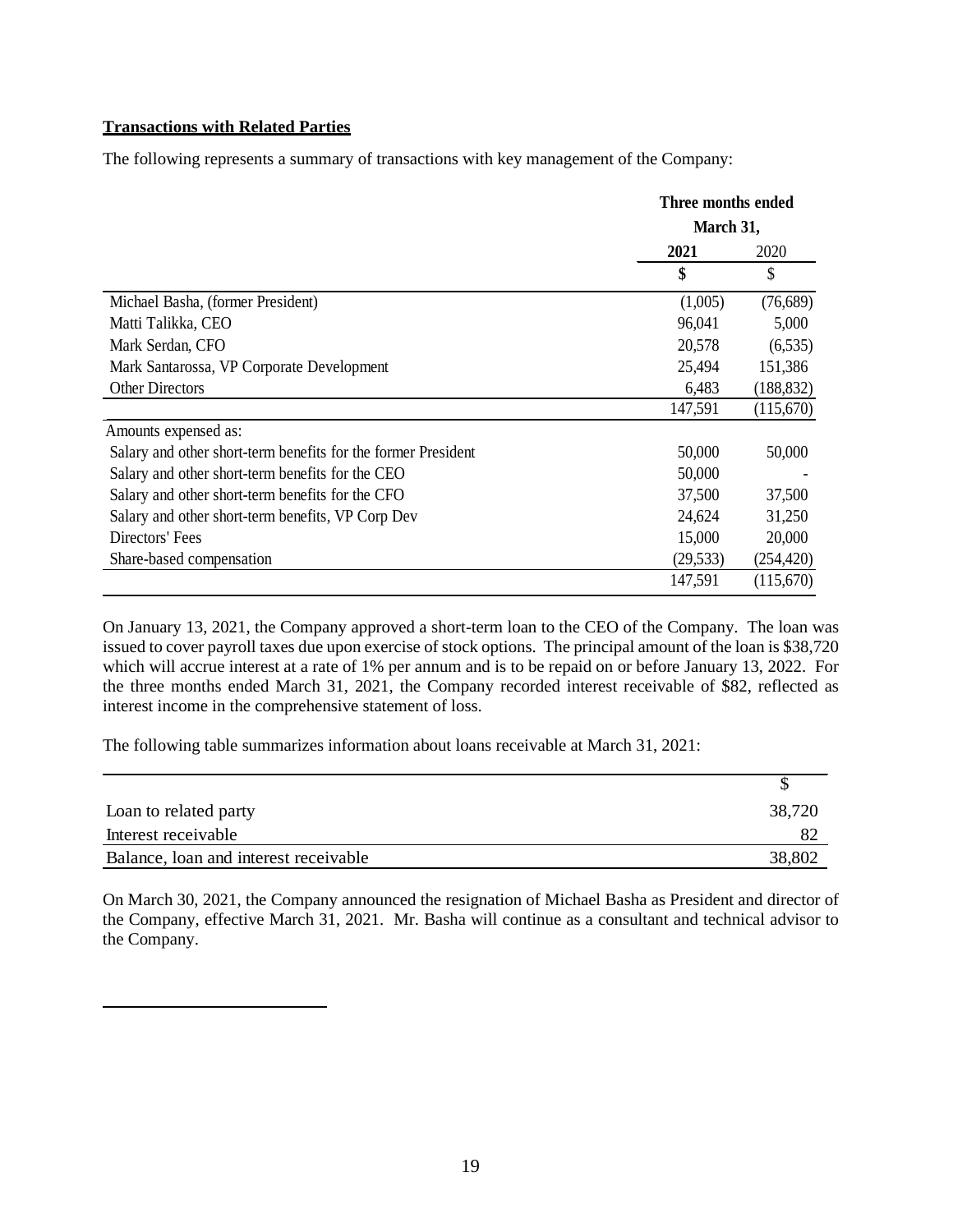#### **Mineral Properties**

As at March 31, 2021

|                          | Balance,            |                  | <b>Receipts</b> |                     | Balance,      |
|--------------------------|---------------------|------------------|-----------------|---------------------|---------------|
|                          | <b>Beginning of</b> |                  | <b>From</b>     | <b>Properties</b>   | End of        |
| <b>Geographical Area</b> | <b>Period</b>       | <b>Additions</b> | <b>Partners</b> | <b>Written Down</b> | <b>Period</b> |
|                          | Φ                   |                  |                 |                     |               |
| <b>Finland</b>           | 29,812,382          | 1,280,997        | ٠               | ۰                   | 31,093,379    |
| Sweden                   | ۰                   |                  | $\blacksquare$  | $\blacksquare$      |               |
| <b>United States</b>     | 21,068              |                  | ۰               | ۰                   | 21,068        |
| <b>Mexico</b>            | ۰                   | $\blacksquare$   | ۰               | $\blacksquare$      |               |
|                          | 29,833,450          | 1,280,997        | ٠               |                     | 31,114,447    |

#### As at December 31, 2020

|                          | Balance,            |                  | <b>Receipts</b> |                     | Balance,   |
|--------------------------|---------------------|------------------|-----------------|---------------------|------------|
|                          | <b>Beginning of</b> |                  | <b>From</b>     | <b>Properties</b>   | End of     |
| <b>Geographical Area</b> | Year                | <b>Additions</b> | <b>Partners</b> | <b>Written Down</b> | Year       |
|                          | \$                  |                  | \$              | \$                  | \$         |
| <b>Finland</b>           | 21,411,308          | 8,933,395        | (528,076)       | (4,245)             | 29,812,382 |
| Sweden                   | 447,446             | ٠                | ٠               | (447, 446)          |            |
| <b>United States</b>     | 19,475              | 1,593            | ٠               |                     | 21,068     |
| <b>Mexico</b>            | ۰                   | 5,885            | $\blacksquare$  | (5,885)             | ۰          |
|                          | 21,878,229          | 8,940,873        | (528,076)       | (457, 576)          | 29,833,450 |

|                             | March 31, 2021           |           |        |                   |           | March 31, 2020 |        |                   |
|-----------------------------|--------------------------|-----------|--------|-------------------|-----------|----------------|--------|-------------------|
|                             | total                    | Finland   | Sweden | <b>USA/Mexico</b> | total     | Finland        | Sweden | <b>USA/Mexico</b> |
|                             | \$                       | \$        | J      | \$                | \$        | \$             | \$     |                   |
| Aquisitions                 | ٠                        |           |        |                   |           |                |        |                   |
| Land Management             | 487,690                  | 487,690   |        |                   | 443,924   | 440,554        |        | 3,370             |
| Labour - Operations         | 270,486                  | 270,486   |        |                   | 435,612   | 435,612        |        |                   |
| <b>Consulting Fees</b>      | 18,914                   | 18,914    |        |                   | 409,549   | 409,549        |        |                   |
| Office Expenses             | 1,547                    | 1,547     |        |                   | 4,150     | 4,150          |        |                   |
| Drilling, Surveying, Assays | 484,057                  | 484,057   |        |                   | 1,504,288 | 1,504,288      |        |                   |
| Travel, Accomodations       | 16,625                   | 16,625    |        |                   | 30,957    | 30,957         |        |                   |
| Rentals and Supplies        | 1,678                    | 1,678     |        |                   | 39,515    | 39,515         |        |                   |
| Total expenditures          | 1,280,997                | 1,280,997 |        |                   | 2,867,995 | 2,864,625      |        | 3,370             |
|                             |                          |           |        |                   |           |                |        |                   |
| <b>Financed by Partners</b> | $\overline{\phantom{a}}$ |           |        |                   |           |                |        |                   |
|                             |                          |           |        |                   |           |                |        |                   |
| <b>Total Additions</b>      | 1,280,997                | 1,280,997 |        |                   | 2,867,995 | 2,864,625      |        | 3,370             |

# **Financial Risk Factors**

The Company has exposure to credit risk, liquidity risk and market risk. The Company's Board of Directors has overall responsibility for the oversight of these risks and reviews the Company's policies on an ongoing basis to ensure that these risks are appropriately managed, which are summarized below: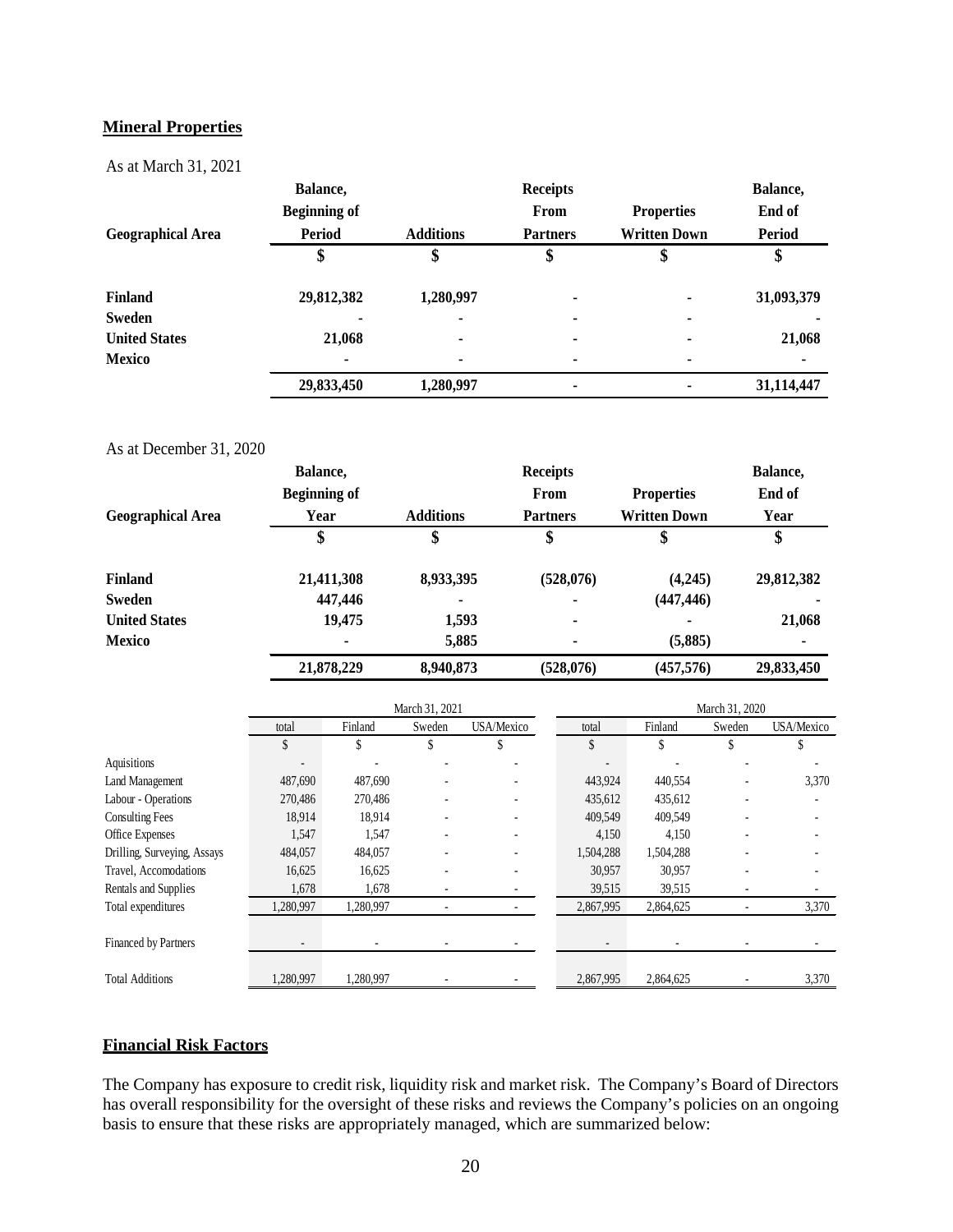## *Credit Risk*

Credit risk is the risk of loss associated with a counterparty's inability to fulfill its payment obligations. The Company's credit risk is primarily attributable to receivables, which is mainly comprised of government tax refunds. Management believes that the credit risk concentration with respect to financial instruments included in the receivables is not significant. The Company holds cash and invests it in interest bearing deposit accounts at its financial institution. Management believes that the associated credit risk for its invested cash is low.

#### *Liquidity risk*

Liquidity risk is the risk that the Company will not be able to meet its financial obligations as they become due. As at March 31, 2021, the Company had cash of \$10,746,696 to settle current liabilities of \$722,013. To the extent that the Company does not believe it has sufficient liquidity to meet its current obligations, the Board of Directors considers securing additional funds through equity or partnering transactions. All of the Company's financial liabilities are short-term in nature and are subject to normal trade terms.

#### *Market risk*

Market risk is the risk that changes in market prices, such as interest rates, foreign exchange rates, and equity prices will affect the Company's income or the value of its financial instruments.

(a) Interest rate risk –The Company's current policy is to invest excess cash in either interest bearing deposit accounts or Guaranteed Income Certificates ("GICs") issued by its financial institutions. Management believes it has minimal exposure to interest rate risk.

As at March 31, 2021, the Company held no short term investments (December 31, 2020 – nil). As at March 31, 2021, the carrying value of the Company's short-term investments was \$nil (December 31, 2020 - \$nil) including \$nil of accrued interest (December 31, 2020 – \$nil).

(b) Foreign exchange risk - The Company transacts certain business in Euro, Swedish Kroner, U.S. Dollars and Mexican Pesos, and therefore is subject to foreign exchange risk on certain receivables, trade payables and cash balances. The Company attempts to mitigate these risks by managing its foreign exchange inflows and outflows. No hedging instruments have been used by the Company, however, depending upon the nature and level of future foreign exchange transactions, consideration may be given to the use of hedging instruments. The Company believes that it adequately manages its foreign exchange risk, and the risk is minimal.

The following table shows the net exposures in US dollars, Swedish Kroner and Euro at March 31, 2021.

|                       | US\$    | Euro      | <b>SEK</b> |
|-----------------------|---------|-----------|------------|
| Cash                  | 26,356  | 932,747   | 80,565     |
| Receivables           |         | 88,724    | 19,763     |
| Trade payables        | (1.500) | (261.741) | (34, 531)  |
| Net currency exposure | 24,856  | 759,730   | 65,796     |

Based on the above currency exposures, a 10% change in the value of each currency to the value of the Canadian dollar would impact the Company's net loss by:

| CO <sub>CD</sub><br>Ud⊅ | ∠uro             | NEK. |
|-------------------------|------------------|------|
| 2,486                   | 75 O72<br>$\sim$ | 581  |

(c) Equity risk – The Company is exposed to market risk because of the fluctuating values of its publicly traded marketable securities. The Company has no control over these fluctuations and does not hedge its investments. Based on the March 31, 2021value of the marketable securities every 10% increase or decrease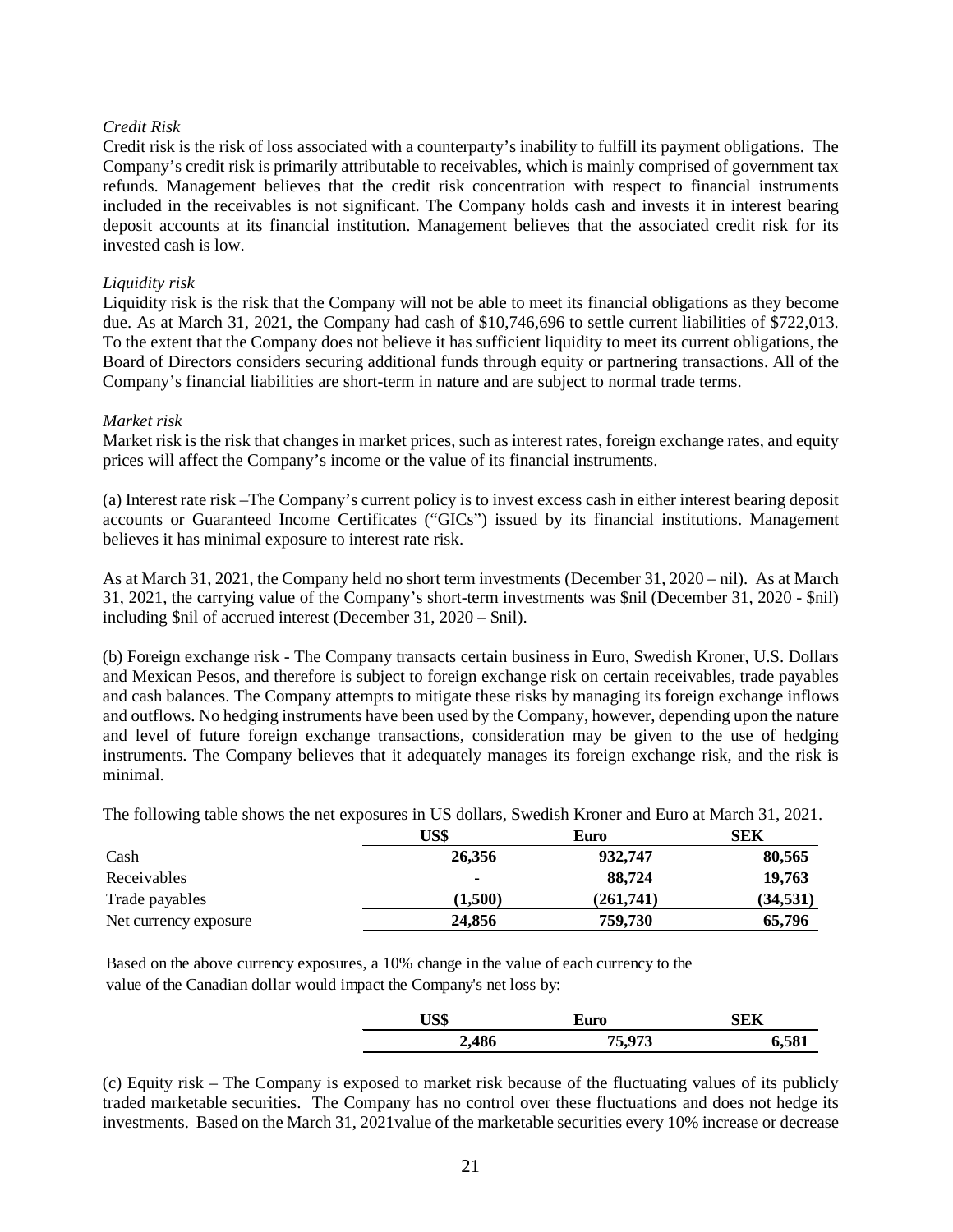in the share prices of these companies would have impacted the loss for the period, up or down, by approximately \$432,851 (December 31, 2020 - \$577,750).

The Company has identified the following critical accounting policies under which significant judgments, estimates and assumptions are made and where actual results may differ from these estimates under different assumptions and conditions and may materially affect financial results or the financial position reported in future periods:

#### Exploration and evaluation assets

The Company makes certain estimates and assumptions regarding the recoverability of the carrying values of exploration and evaluation assets. These assumptions are changed when conditions exist that indicate that the carrying value may be impaired, at which time an impairment loss is recorded.

#### Receivables

The Company reviews its receivables on a regular basis and makes estimates of any amounts which are not expected to be collected. If such doubt exists, an allowance for doubtful accounts will be recorded.

#### Property and equipment

The Company reviews the estimated useful lives of property and equipment at the end of each reporting period to ensure assumptions are still valid.

#### Share-based payments

The Company makes certain estimates and assumptions when calculating the fair values of stock options and warrants granted. The significant assumptions used include estimates of expected volatility, expected life and the expected risk-free rate of return. Changes in these assumptions may result in a material change to the expense recorded for the issuance of stock options and warrants.

#### Functional currency

The Company has determined the functional currency of each entity is the Canadian dollar. Determination of functional currency may involve certain judgments to determine the primary economic environment and the Company reconsiders the functional currency of its entities if there is a change in events and conditions which determined the primary economic environment.

#### Going concern

The Company must assess its ability to continue as a going concern. Factors that affect this determination include current cash and investments, budgeted expenditures for future periods and the conditions of the market for exploration companies.

#### **Management's Responsibility for Financial Statements**

The Board of Directors carries out its responsibility for the consolidated financial statements primarily through the audit committee, which is composed primarily of independent, non-executive directors who meet periodically with management and auditors to review financial reporting and internal control matters.

#### **Risks and Uncertainties**

In March 2020, the World Health Organization declared coronavirus COVID-19 a global pandemic. This contagious disease outbreak, which has continued to spread, and any related adverse public health developments, has adversely affected workforces, economies, and financial markets globally, potentially leading to an economic downturn. It is not possible for the Company to predict the duration or magnitude of the adverse results of the outbreak and its effects on the Company's business or results of operations at this time.